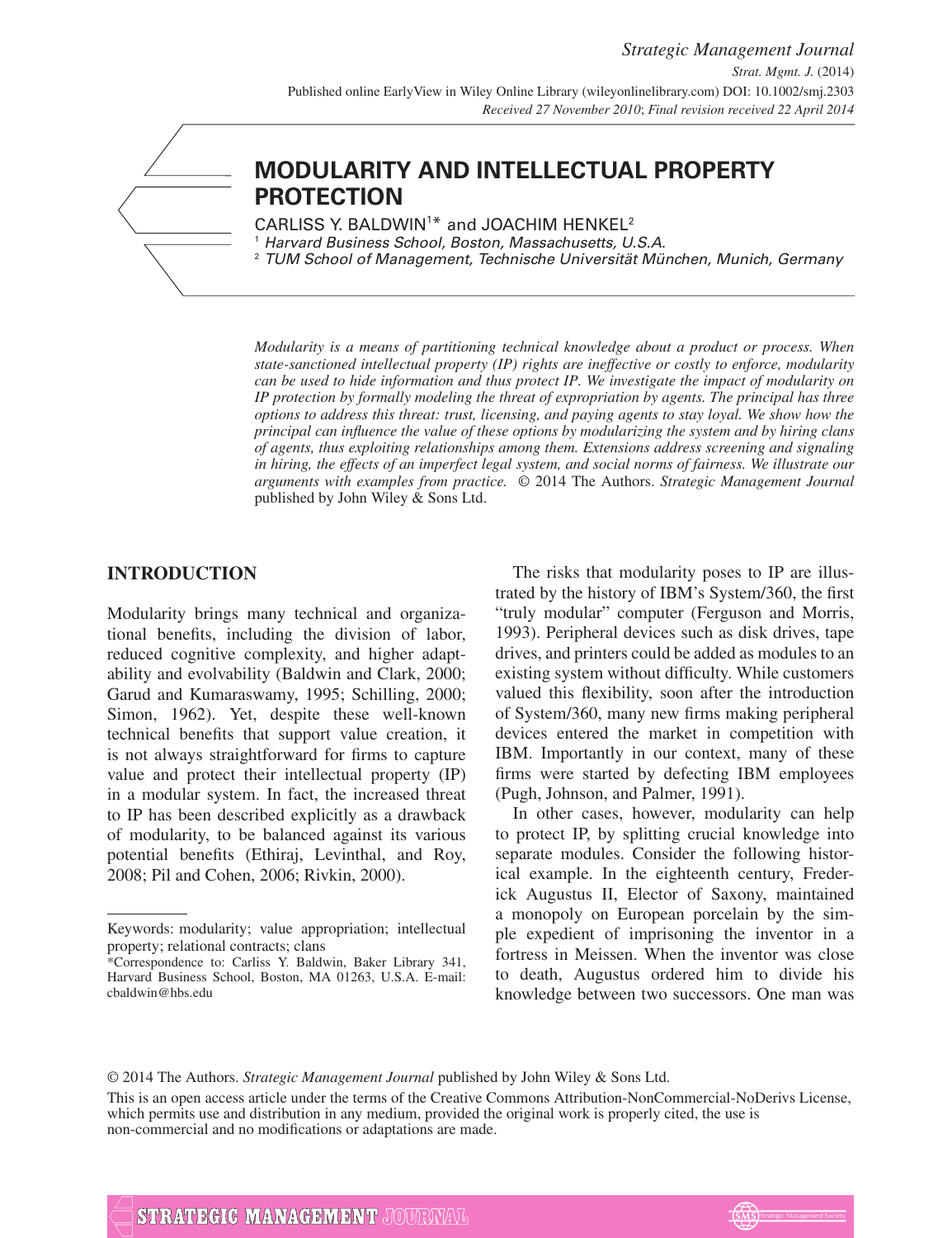told the formula for porcelain paste; the other learned the secrets of making porcelain glaze. Thus, after the inventor died, no one individual could replicate the entire Meissen porcelain-making process (Gleeson, 1998).

In this paper, we will show that modularity can be used to protect IP by enabling companies to disperse and hide information that might otherwise be difficult to protect through the legal system. The relationship between organizational secrets and organization structure has been explored theoretically by Liebeskind (1997), Rønde (2001) and Rajan and Zingales (2001). Our analysis builds on this prior work and goes beyond it in the following ways.

First, we distinguish between trustworthy and untrustworthy types of agents. The presence of trustworthy agents in the population makes the option of "doing nothing"—i.e., banking on the possibility that there is no untrustworthy agent among the employees— relevant for the principal, in addition to *ex ante* licensing and setting up relational contracts. It also entails a discussion of screening and signaling in order to pick trustworthy agents. Second, we account for relationships among agents by analyzing "clans" defined as associations of individuals with common values and beliefs who act consistently in most circumstances (Ouchi, 1980). Third, in our analysis of modularity, we allow for different levels of complementarity among modules, and investigate how clans and modularity interact in determining the preferred organizational structure. Fourth, we critically evaluate the predictions of rational choice theory when applied to agents who are socialized within relationships.

Our main results are the following. For the base case of a one-module system, doing nothing is the best option for protecting the principal's IP if the percentage of trustworthy agents in the population is high. *Ex ante* licensing is optimal if the percentage of trustworthy agents is low, and the intensity of competition in duopoly is also low (so that the license is valuable). Establishing relational contracts with agents (i.e., paying them above their efficiency wage not to defect) dominates both doing nothing and *ex ante* licensing if the number of agents is low, and the percentage of trustworthy agents is below a threshold. Finally, a decline in the number of agents needed to perform the focal tasks increases the range of parameter values for which doing nothing or a relational contract is preferred to licensing.

Hiring clans of agents, or promoting their emergence among employees, is a way for the principal to mitigate the risk of expropriation. Assuming that all members of a clan act together, the presence of clans in effect reduces the number of independently acting agents among the employees. This makes both doing nothing and a relational contract more attractive relative to licensing.

Modularizing the focal technical system has similar effects to hiring clans. Each module has fewer agents than the whole system and is worth less; hence, doing nothing and relational contracts increase in value relative to licensing. This effect increases as modules exhibit higher levels of complementarity. In this context, we point out an important difference between modularity-in-use and modularity-in-production. While the former facilitates imitation and substitution (Ethiraj, Levinthal, and Roy, 2008; Pil and Cohen, 2006; Rivkin, 2000), we show that the latter mitigates the risk of expropriation of knowledge by agents.

Clans and modularity interact in an important way. As long as all members of a clan work on the same module, their protective effects against expropriation reinforce each other. But if members of a clan are spread across modules and can share their knowledge, then clan members will have access to knowledge that module boundaries could have kept hidden from them. In that case, clans partly defeat the protective effect of modularity.

Lastly, when clans or modules are asymmetric, our model—based on rational choice theory indicates that members of larger clans and agents working on less valuable modules should be paid less. Also, cohorts of new hires that have a higher share of trustworthy agents (due to improved screening or signaling technology) should receive lower payments. We shall argue, however, that the use of rational choice theory to predict agents' behavior may not be appropriate if agents value relationships characterized by reciprocity and fairness.

Our paper is organized as follows. In the next section, we review the relevant literature. We then begin our formal analysis by introducing and analyzing the base case of a one-module system. We analyze the impact of clans and go on to study the impact of modularity and its interaction with clans. After discussing several extensions of our analysis, we provide illustrative examples from practice.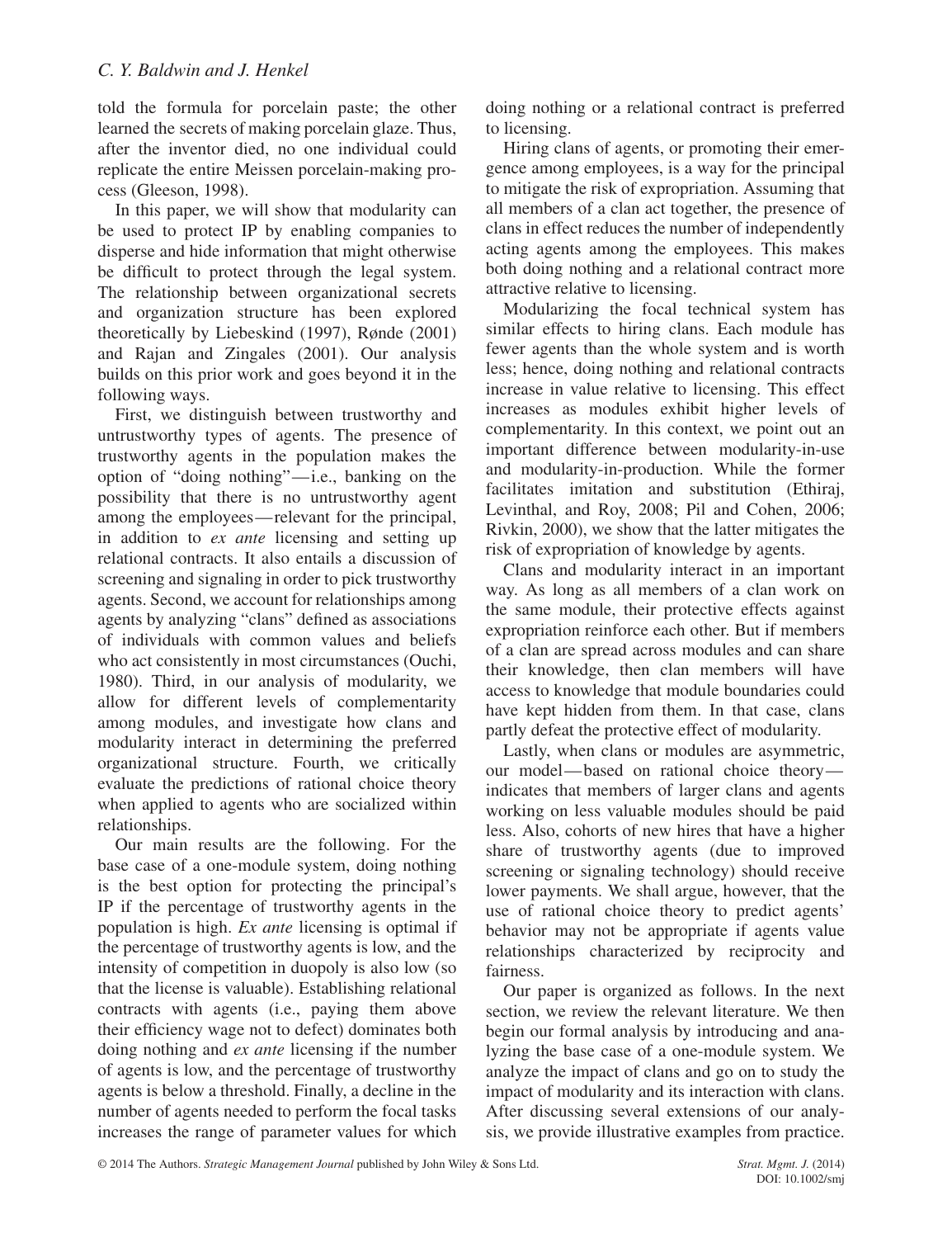We conclude the paper by describing the limitations of our analysis, implications for scholars and managers, and directions for future work.

# **BACKGROUND**

Knowledge may be a source of profits and competitive advantage, so long as it cannot be expropriated, imitated, or substituted (Barney, 1991; Teece, 1986, 2000). IP rights may protect against expropriation and imitation, but vary in strength by jurisdiction and industry (Maskus, 2000; Zhao, 2006; Kyle and McGahan, 2009; Branstetter *et al.*, 2011). When formal IP rights are weak, relational contracts may afford protection against expropriation. As we will show, they may be particularly effective in conjunction with modularity. In this section, we review the relevant strands of literature.

## **Relational contracts in economics, law and sociology**

The economic theory of the firm is concerned with the location of boundaries between companies (Coase, 1937). Grossman and Hart (1986) and Hart and Moore (1990) developed a theory of the firm based on optimal allocation of property rights. Brynjolfsson (1994) and Arora and Merges (2004) applied their reasoning to knowledge and intellectual property. We follow Brynjolfsson in focusing on knowledge as an asset, and we follow Hart and Moore (1990) in defining "property" as the ability to exclude others from using the asset. However, like Arora and Merges (2004), we do not consider property rights to be secure.

Baker, Gibbons, and Murphy (2002) extended the Grossman-Hart-Moore theoretical framework to include so-called "relational contracts." In a relational contract, deviations from cooperative behavior can be punished by terminating the relationship. As long as the reward to deviation is less than the continuation value of the relationship, parties to the contract will cooperate without state enforcement (Gibbons and Henderson, 2012; Greif, 1998; Kreps, 1990). Relational contracts are thus self-enforcing (Baldwin, 1983; Greif, 1998; Telser, 1980). They can be modeled as repeated games (Baker *et al.*, 2002; Bull, 1987; Kreps, 1990). In practice, they take different forms including unilateral contractual payments, bilateral contractual payments, and equity-based alliances (Arora and Merges, 2004; Oxley, 1997).

# *Modularity and Intellectual Property Protection*

It should be noted that the concept of relational contract in economics differs from that in law and sociology. In law, for example, Macneil (1978, 1985) defines relational contracts as associations that have significant duration and involve close personal relationships, with "entangling strings of friendship, reputation, interdependence, morality, and altruistic desires" (Macneil, 1987: 276). In contrast, in economics and game theory, agents are assumed to be purely calculative about a continuing relationship; that is, they constantly ask the question "Is it worthwhile for me to stay in this relationship or not?" (Williamson, 1993). In what follows, we use the term "relational contract" as in economics and game theory, to mean a self-enforcing agreement between self-interested, value-maximizing agents.

However, the difference in perspectives leads to different interpretations of the concept of trust, which is a central focus of our analysis. Scholars in sociology, for example, Granovetter (1985), define trust as the expectation of noncalculative, benign action by another agent, and see it arising from a combination of embeddedness in social networks and repeated personal interaction (Uzzi, 1997). Dyer and Singh (1998) argue that informal safeguards based on trust generate greater "relational rents" than formal safeguards, but empirical support of this contention is mixed at best (Sako, 1998). Taking the economic perspective, Williamson (1993: 475–479) acknowledges that trustworthy behavior in commercial relationships can be elicited by environmental conditions, including embeddedness in social networks and cultural norms and expectations. But, he argues, such actions flow from agents' calculations of long-term self-interest. Supporting this point of view, there is evidence that transaction hazards (i.e., temptations) increase the probability of untrustworthy behavior (Poppo, Zhou, and Zenger, 2008). But there is also countervailing evidence from psychology that cost-benefit analysis does not affect dishonest behavior (Mazar, Amir, and Ariely, 2008).

In general, it is impossible to infer from actions alone whether a given agent's trustworthy behavior is motivated by calculations of long-term interest, concerns about social sanctions, personal integrity, or a combination of these factors (Poppo and Zenger, 2002; Posner, 2002). However, there is observable variation in behavior across individuals and populations. Rotter (1980) presents evidence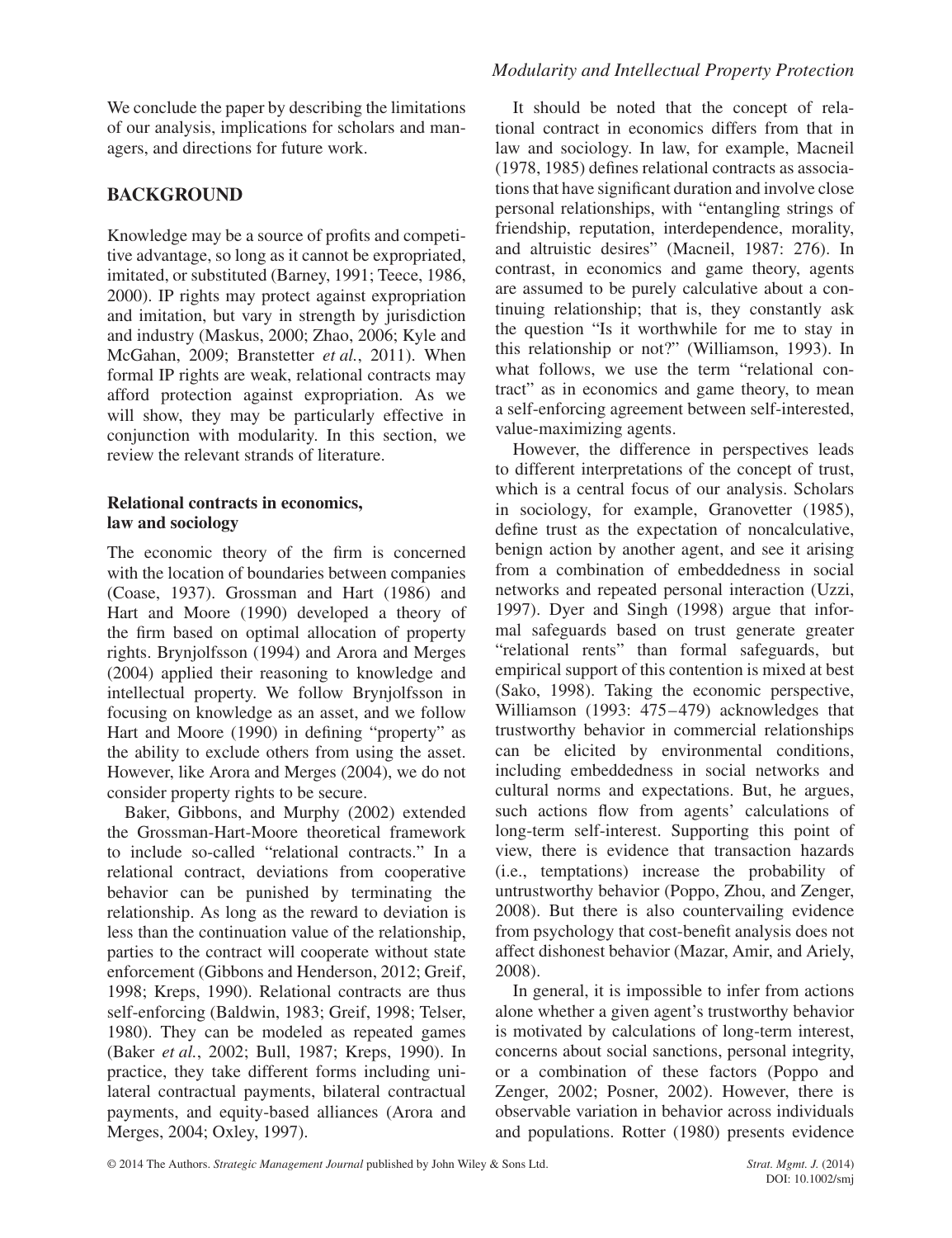that some individuals are innately more trusting and trustworthy than others. And the probability that trustworthy behavior arises from social norms and moral beliefs vs. direct payments varies across cultures and is sensitive to surrounding institutions (Bjørnskov, 2007; Meier, 2006; Yamagishi and Yamagishi, 1994). Still, one can never be 100 percent sure that the person one is dealing with is trustworthy—trust can always be abused (Granovetter, 1985).

In our model, we distinguish between agents, called "trustworthy," for whom social norms and moral beliefs are sufficient to prevent defection and agents, called "untrustworthy," who are strictly calculative and require financial compensation not to defect. We allow the percentage of trustworthy and untrustworthy agents to vary across populations, and show how the focal firm will condition its strategy on this variable. We admit that this is a crude way to capture the subtle nuances of relationships in organizations, but we believe that deciding whether to trust (vs. pay) one's agents is a true strategic choice for firms whose competitive advantage rests on protecting organizational secrets.

## **Organizational secrets and the problem of expropriation**

In a seminal paper, Liebeskind (1997) opened up the topic of protecting organizational secrets by discussing the benefits and costs of keeping a firm's unique knowledge safe from public view. She framed secrecy as an economic tradeoff, and discussed various methods used by firms to protect their secrets. Rønde (2001) then constructed a formal model in which a principal, who needs to grant agents access to his knowledge in order to commercialize it, fears that they will expropriate it. (Rønde's agents are strictly calculative.) The principal can either grant all agents full access, or divide the task at hand and provide to each agent only the information she needs for her task.

Rajan and Zingales (2001) analyze how a principal can contain the risk of knowledge expropriation through the firm's hierarchical structure and size. In a vertical hierarchy, agents on lower levels are assumed to have limited access to the principal's knowledge due to their larger distance from the knowledge source and specialization to direct superiors. This specialization and the resulting loyalty drive the result that physical-capital-intensive industries should be characterized by steep hierarchies, while in human-capital-intensive industries flat hierarchies should prevail.

Finally, the idea of dividing knowledge in order to capture more of its value figures in Anton and Yao's (2005) model of a sale of IP subject to Arrow's (1962) information paradox. They suggest splitting the knowledge in such a way that one part is protectable and informative about the value of the IP overall, and selling this part first. They find this approach to be more profitable for the seller than a bundled sale.

# **Clans**

One possibility for the principal to protect his knowledge from expropriation is to employ agents who defect, or stay on, in groups. Ouchi (1980) defines a "clan" as an association of individuals who have been socialized to have common values and beliefs and thus act consistently in most circumstances. Clan members who deviate may also be punished by loss of access to the clan, ostracism, or shunning. A clan "resembles a kinship network but may not include blood relations" (Ouchi, 1980: 134).

The focus of Ouchi's (1980) and most subsequent work in this context is on clan control of a firm as an alternative to market or bureaucratic control mechanisms. The firm's employees, effectively, constitute the clan. However, the clan may also be a subset of the firm's employees. In that case, the clan's goals can be incongruent to those of the firm, as, for example, in Johnson *et al.*'s (2002) study of international joint ventures or Groysberg and Abrahams' (2006) analysis of "liftouts" (defined as the hiring away of whole organizational units or teams). Indeed, teams whose members work closely together may become embedded in their own social network and thus develop the characteristics of a clan—more precisely, a "social-integrative clan" in the nomenclature of Alvesson and Lindkvist (1993). Alternatively, the principal may hire clans defined by observable features such as nationality or family ties.

As we will show, employing clans can both aggravate and mitigate the threat of expropriation of knowledge. As a means of protection, it is most effective in conjunction with modularity.

# **Modularity**

According to the theory of modularity, firms can divide complex technical systems into components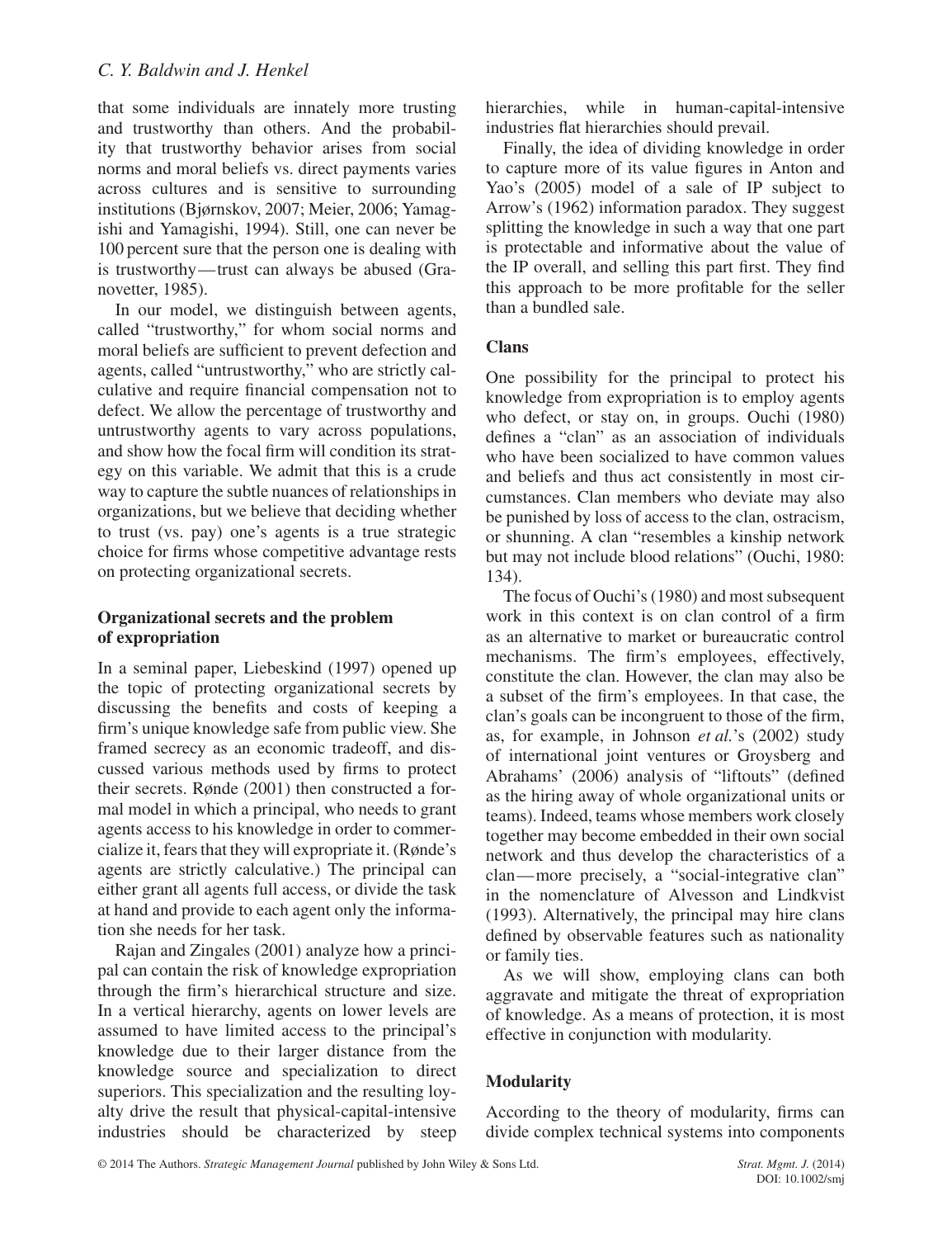(modules) that can be designed independently but function together as a whole. Three key concepts are worth noting. First, the modular structure of a technical system is a choice that system architects make. Most complex technical systems can be designed to be more or less modular, and the boundaries between modules can be located in different places (Baldwin and Clark, 2000; von Hippel, 1990; Mead and Conway, 1980; Ulrich and Eppinger, 1994). Second, if the separation of modules is done properly, the design decisions taken with respect to one module will not affect decisions taken in other modules. Design tasks can then be allocated to different organizational units or firms (Langlois, 2002; Langlois and Robertson, 1992; Sanchez and Mahoney, 1996). Third, just as modules can be separated in terms of their underlying design decisions, knowledge about modules can likewise be separated. As long as they can access the design rules specifying the interfaces, Module A's designers do not need to have specific knowledge about Module B's internal structure (Parnas, 1972). Conversely, designers working within a module must share knowledge or risk jeopardizing the success of their efforts.

While the technological and organizational consequences of modularity have received a great deal of scholarly attention, the strategic consequences—i.e., how modularity affects competition among firms—have been studied less widely. Rivkin (2000), Pil and Cohen (2006) and Ethiraj *et al.* (2008) argue that modularity poses a strategic trade-off for innovators. On the positive side, it allows the focal firm to innovate faster and thus stay ahead of would-be imitators. Further advantages, given interfirm compatibility, may be the chance to mix and match modules from different sellers (Matutes and Regibeau, 1988) and to upgrade individual modules selectively (Garud and Kumaraswamy, 1995). An innovator may even invite competitive entry through modularity in order to promote a market segment as a whole (Garud and Kumaraswamy, 1993). On the negative side, modularity makes a firm's products easier to imitate (Ethiraj *et al.*, 2008; Pil and Cohen, 2006; Rivkin, 2000). In this paper, we add to this prior work by looking at how modularity affects the threat of expropriation of IP, and carve out an important distinction between modularity-in-production (which partitions and thus can protect organizational knowledge) and modularity-in-use (which exposes the firm to external competition on modules).

# **THE BASE CASE: PROTECTING KNOWLEDGE IN ONE-MODULE SYSTEMS**

When someone possesses knowledge and wants to realize its value, he must generally employ individuals and contract with suppliers who will turn that knowledge into a working product or process. But in doing so, the principal must (almost always) reveal his knowledge to those agents, subject to the modular division of the system. The agents, in turn, could set up a rival establishment or reveal the knowledge to competitors (for clarity of exposition, we focus on the first possibility). This threat is well known in law and economics and has been discussed by Teece (1986), Liebeskind (1997), Rønde (2001), and Rajan and Zingales (2001). Organizational knowledge may be protected via trade secrets law and nondisclosure agreements, but such protection is imperfect and its effectiveness varies by jurisdiction (Lemley 2008; Marx, 2011; Oxley, 1999).

# **Model setup**

We first consider the simplest case: a one-module system, in which each design decision is related to all others. Thus, people working on the module must have unrestricted access to all relevant knowledge in order to address the system's interdependencies. This leaves the principal vulnerable especially when, as we assume, property rights or contracts over knowledge are not enforceable within the governing legal system.

Let the total number of agents who need access to the principal's knowledge be denoted by *N*. The agents fall into two types. The first type, called trustworthy, will under no circumstances defect. The second type, called untrustworthy, will defect if it is in their economic interest to do so. Each agent knows his or her own type, but not the types of the other agents. The probability, *t*, that any given agent is trustworthy is known to both the principal and all agents. We model *t* as exogenous for the time being. We assume that untrustworthy agents decide independently whether to defect or not.<sup>1</sup>

 $1$  The timing of moves is as follows. Each period is divided into two sub-periods. In the first sub-period, agents simultaneously and independently decide whether to defect and the defectors leave. In the second sub-period, the principal learns if any have defected and pays the agents accordingly. The defectors, if any, collect and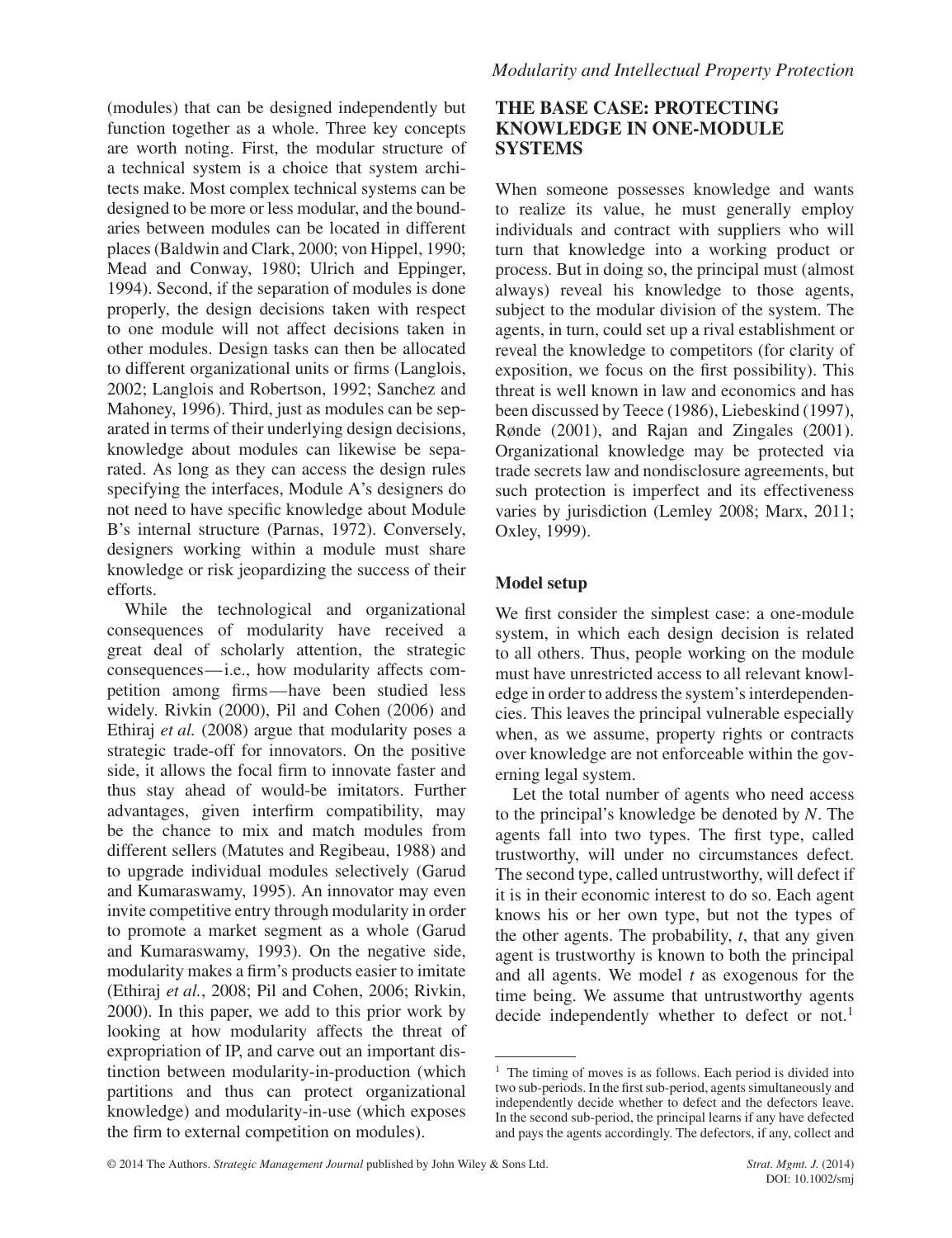Apart from not knowing the other agents' types, all agents have full information about the parameters and the structure of the game.<sup>2</sup>

To keep the analysis tractable and focused on our aim of studying the impact of relationships and modularity, we assume that only two firms can profitably operate in the market.<sup>3</sup> We define  $V$ as the value of the monopoly, and  $\alpha V$  as the net value, per firm, of duopoly. A defecting agent who successfully sets up a rival firm appropriates  $\alpha V$ .<sup>4</sup> Finally, we assume that  $0 < 2\alpha V < V$ ; otherwise an efficient principal would want to create a second establishment of his own accord. In general, *V* can be *ex ante* uncertain, in which case  $\alpha$  corresponds to a proportionate equity share in the monopoly. There may be reasons to prefer one form of relational contract (e.g., an equity alliance) to others, but in general, those concerns lie outside the scope of our

<sup>3</sup> The general case follows the same logic. However, it is rather complicated because the payments necessary to keep untrustworthy agents loyal are determined recursively. Denote by  $F > 0$  the fixed cost of establishing a new firm, and by  $W_k$ the gross value that a *k*-firm oligopoly has for each firm before payments to agents and before paying *F* (thus, *V* corresponds to  $W_1 - F$ ). When  $k - 1$  agents defect, each starting her own firm, then the market becomes a symmetric *k*-firm oligopoly. Whether such defection is attractive or not depends on  $F$ ,  $W_k$ , and on the payment  $Z_k \geq 0$  above the competitive wage that principals make to agents. Assuming that the aggregate gross value  $k \cdot W_k$  of the oligopoly decreases in *k*, it follows that  $W_k < W_1/k$ . Thus, there is a maximum number *k'* such that  $W_{k'} - F > 0$ . With *k'* firms in the industry, defection is unattractive and so agent payments will be 0:  $Z_{k'} = 0$ . For  $k < k'$ , payments necessary to keep agents loyal are determined recursively, starting with  $Z_{k' - 1} = W_{k'} - F$ . Agent payments at  $k = k' - 1$  determine, together with  $W_{k'-1}$  and *F*, the net value  $X_{k' - 1}$  of the  $(k' - 1)$ -firm oligopoly to each firm, which in turn determines agent payments required to achieve loyalty in a market with *k*′ −2 firms. These payments need to fulfill the additional condition that they must deter simultaneous defection by two agents resulting in *k*′ firms. Following this logic, the equilibrium outcome for each  $k$ ,  $1 \leq k \leq k'$ , is determined. Depending on the (exogenous) values  $W_k$  and  $F$ , an intricate sequence of net values  $\overline{X}_k$  and corresponding agent payments  $Z_k$ develops. For some *k*, it may not be worthwhile for the principals to achieve loyalty through agent payments.

<sup>4</sup> Also, when joining an existing competitor, the defecting agent may be able to appropriate the entire value of  $\alpha V$ , e.g., if several existing firms compete for her knowledge.

model (cf. Oxley, 1997, 1999 for an analysis of different contract forms).

### **The principal's options**

In dealing with the risk of defection, the principal has three options: to do nothing and bank on the possibility that all his agents are trustworthy, license his technology to the highest bidder before hiring agents, or enter into relational contracts with his agents. We analyze each in turn and then determine the principal's best option. For simplicity, we assume all parties are risk neutral, although this assumption is not essential to the results.

#### Doing nothing, licensing

If the principal does nothing, then his monopoly is preserved if and only if all *N* of his agents are trustworthy, which happens with probability  $t^N$ . His expected payoff then is

$$
\Pi_{\text{nothing}} = \left[ t^N + \alpha \left( 1 - t^N \right) \right] V . \tag{1}
$$

Note that the value of doing nothing declines as *N*, the number of agents, goes up. In effect, each additional agent "in the know" increases the probability that one of them will be untrustworthy.

Alternatively, the principal can, before hiring agents, forgo his monopoly, and license his technology to the highest bidder who will then set up a second competing establishment. By our simplifying assumption that only two firms can profitably operate in the market, the existence of the second establishment makes defection unattractive to agents at both establishments. Assuming more than one bidder and Bertrand competition, we obtain as the value of this option:

$$
\Pi_{\text{licensing}} = 2\alpha V. \tag{2}
$$

#### *Relational contracts*

As a third option, the principal can set up a self-enforcing relational contract with the agents. Following common practice in economics, we model a relational contract between a principal and his agents as a repeated game in which the principal essentially pays the agents not to defect (Baker *et al.*, 2002; Bull, 1987).

To set up a relational contract with calculative agents, the principal promises to pay each agent a

split their reward. Then, conditional on no defections, the game is repeated. There is no last period of the game, although it may end probabilistically as a result of exogenous events.

<sup>2</sup> In his analysis of social norms, Posner (2002) makes similar assumptions about the existence of trustworthy (cooperative) and untrustworthy (uncooperative) agents. He then considers how cooperative agents use conformance with social norms to credibly signal their type. Below, we address the principal's and agents' incentives to invest in better screening or signaling technology, which would help them to increase *t* among the principal's employees. For now, though, we treat *t* as exogenous.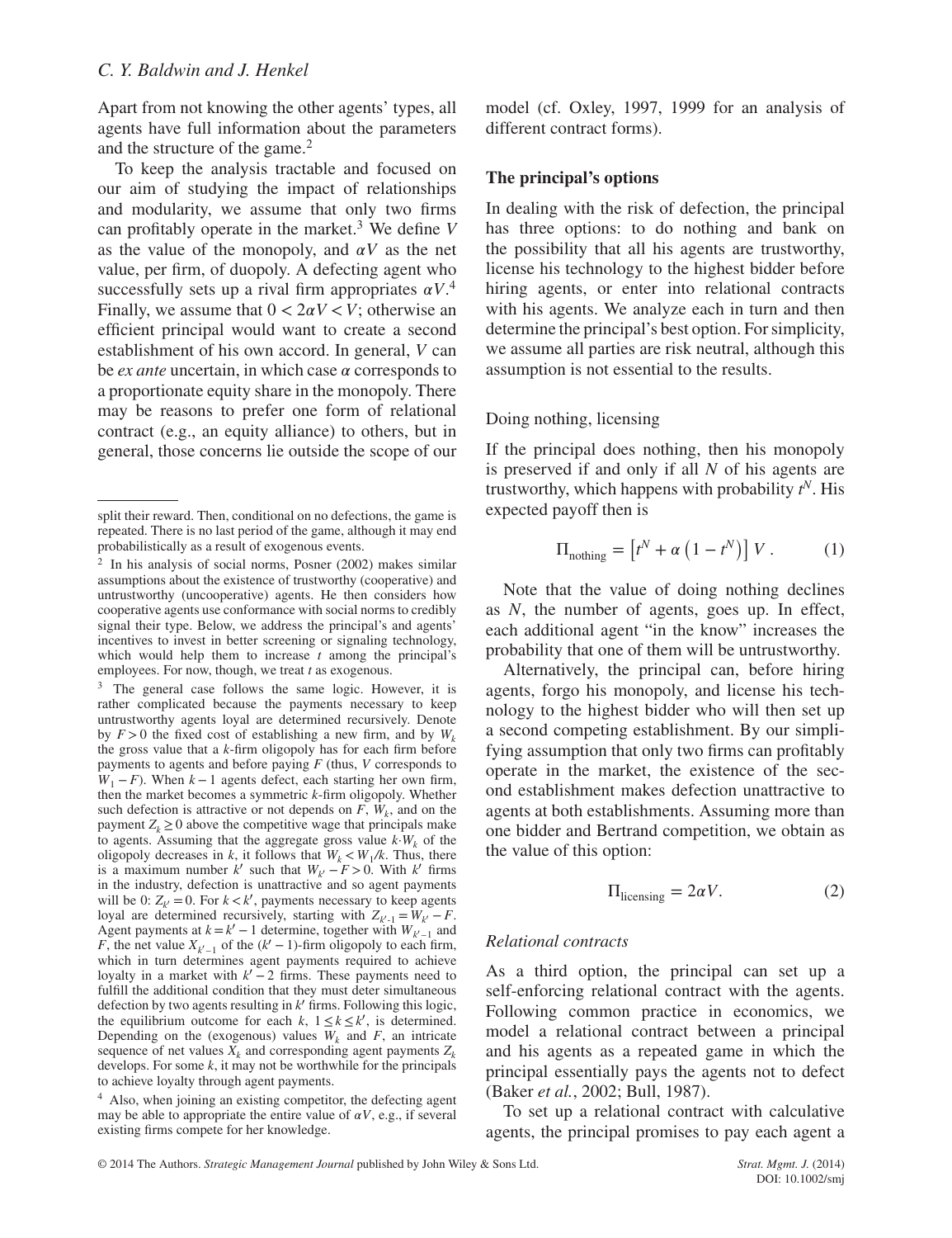bonus above the competitive wage with a present value of  $\zeta V$  if nobody defects and 0 otherwise.<sup>5</sup> The minimum bonus is affected by the principal's need to make the contract self-enforcing. Specifically, if  $\zeta < \alpha$  then loyalty by all (untrustworthy) agents cannot be an equilibrium since each can do better by defecting.

To fully specify the game, we must describe what the untrustworthy agents expect to happen when two or more defect. One possibility is that each defector immediately builds a new establishment. Since by assumption, only two establishments profitably operate, the defectors will all incur losses. The game among agents is essentially a game of "chicken," and the unique Nash equilibrium (if  $\zeta < \alpha$ ) is for one and only one agent to defect. Alternatively, potential defectors might expect to come together and split the value of the second establishment among themselves. With  $\zeta < \alpha$ , all untrustworthy agents will defect (since agent payments for those who stay will go down to 0 after defection of one or more others). This game is essentially a prisoner's dilemma (or social dilemma). Each agent gains at the margin by defecting, but in aggregate the defectors are worse off than if they had been loyal.

Interestingly, from the principal's standpoint the design of the relational contract does not depend on the agents' conjectures about the behavior of other agents. Whether the game is chicken or a prisoner's dilemma, if  $\zeta < \alpha$ , each Nash equilibrium in pure strategies is characterized by one or more untrustworthy agents defecting. And one defection suffices to end the principal's monopoly.

Thus, to bring about an "all-stay" equilibrium, the principal must set  $\zeta = \alpha$ , paying every untrustworthy agent an amount whose value is equal to the total defection reward,  $\alpha V$ . And because (by assumption) the principal cannot distinguish between untrustworthy and trustworthy agents, *all* agents must receive a stream of payments whose value equals  $\alpha V$ . Thus, the total cost of protecting the principal's knowledge against unauthorized use by agents is  $N\alpha V$ , and the value of this option is:

$$
\Pi_{\text{payments}} = [1 - \zeta N] V = [1 - \alpha N] V. \tag{3}
$$

## *Modularity and Intellectual Property Protection*

#### *The principal's best option*

We start by comparing doing nothing to licensing. It is straightforward to show that, for low values of *t* (an untrustworthy population), the principal will choose licensing, while for high values of *t*, he will hope to preserve the monopoly and do nothing. The following proposition provides more detailed results. All proofs are in the Appendix S1.

*Proposition 1: (a) For a one-module system, if (1) property rights and contracts are not enforceable, (2) the principal cannot distinguish between trustworthy and untrustworthy agents, and (3) the defection reward (equivalent to the licensing payment) is*  $\alpha V$ *, then the principal should opt to license his knowledge if the percentage of trustworthy agents:*

$$
t < t^{\dagger} = \left(\frac{\alpha}{1-\alpha}\right)^{1/N};\tag{4}
$$

*The principal should do nothing if t>t* †*, and is indifferent if t*=*t* †*. (b) The threshold value t* † *increases in both and N.*

We now compare the payoff obtainable using relational contracts (Equation 3) to those from doing nothing and licensing (Equations 1 and 2, respectively). This leads to:

*Proposition 2: (a) Under the same assumptions as Proposition 1, the principal can achieve an all-stay equilibrium in a relational contract by paying each agent an annuity whose present value, denoted V, equals the total defection reward*  $\alpha V$ . *(b)* Setting up a *relational contract is the best policy for the principal if two conditions hold:*

$$
N < \alpha^{-1} - 2; \text{ and } t < t^* = \left[1 - \frac{N\alpha}{1 - \alpha}\right]^{1/N} \quad (5)
$$

*If either condition is violated, then one of the other options (do nothing or licensing) is preferable. (c) The threshold value t\* decreases in both and N.*

To see how parameter changes affect the principal's best option, we calculated for each pair of options under which conditions one is equal or

<sup>&</sup>lt;sup>5</sup> To keep notation simple, we assume that agents live forever. Assuming a constant probability of dying in each period would keep our results qualitatively unchanged.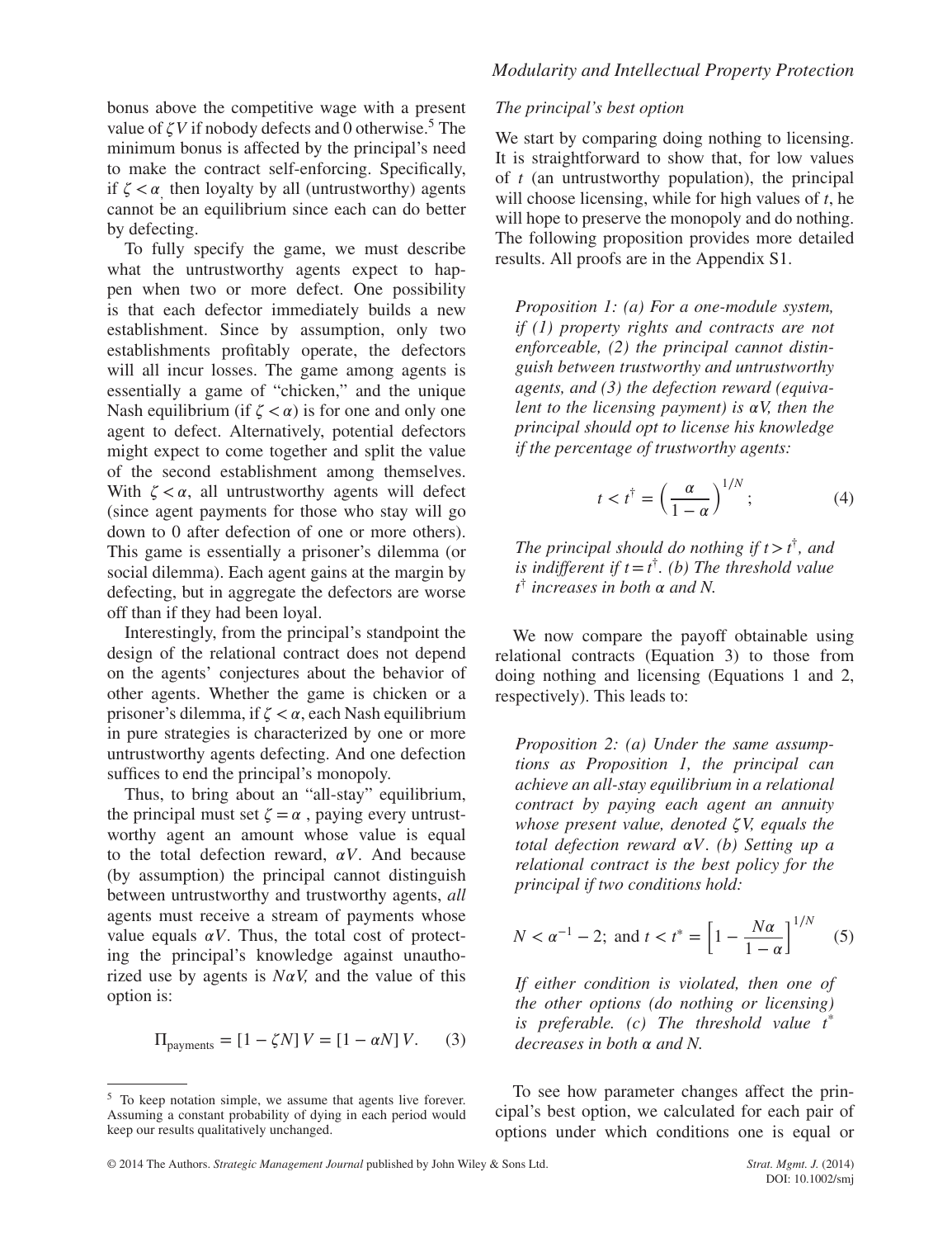superior to the other. Solving the resulting conditions for  $\alpha$ , we obtain:

$$
\Pi_{nothing} \ge \Pi_{payments} \iff \alpha \ge \frac{1 - t^N}{N + 1 - t^N}
$$
\n
$$
\Pi_{nothing} \ge \Pi_{licensing} \iff \alpha \le \frac{t^N}{1 + t^N}
$$
\n
$$
\Pi_{payments} \ge \Pi_{licensing} \iff \alpha \le \frac{1}{N + 2} \tag{6}
$$

Figure 1 shows the  $(t, \alpha)$  parameter space for  $N = 1$  and  $N = 5.6$  We can divide the parameter space into three regions defined by the principal's respective best option. In Region L, licensing is optimal; in Region N, doing nothing; and in Region P, paying agents. The subscript of each label indicates which option is second best. For continuity reasons, the first-best option in a given sub-region is second best in the neighboring sub-region. For example in sub-region  $L_p$ , licensing is first best and payments are second best, while in the adjacent sub-region  $P<sub>L</sub>$ , payments are first best and licensing is second best.

We now establish a basic result that will be useful when we incorporate clan relationships and modularity into the analysis. From Equations  $1-3$ , it is clear that reducing *N,* the number of agents, increases the value of doing nothing and agent payments, while having no effect on the value of licensing. Since the value of each option increases weakly as *N* decreases, the maximum of these values also increases weakly. We summarize:

*Proposition 3: Other things equal, a decline in the number of agents N is either beneficial or value neutral for the principal. With declining N, the region in*  $(t, \alpha)$  *parameter space in which licensing is optimal shrinks, while the other two regions expand.*

In the following sections, we show that employing clans and modularizing the product architecture each have the same effect as reducing *N*.

#### **Relationships among agents: clans**

By definition, members of the same clan act together. We can thus assume that the clan follows

its leader (or, if it does not have one specific leader, behaves as if it had one), and so the probability that any given clan is trustworthy equals the probability *t* that its leader is trustworthy.

Suppose the *N* agents are divided into *L* clans of size  $N/L$ ,  $1 \le L \le N$ . Necessarily, *N* and *L* are both integers: the fractional parts of *N/L* can be interpreted as agents who work part-time,  $L = N$  is the condition where each agent acts as an individual, and  $L=1$  is the condition where all agents belong to the same clan. We assume that defecting clans will split the reward to defection equally among all members of the clan,<sup>7</sup> and restrict the analysis for simplicity to clans of equal size (we will address the asymmetric case below in our discussion of fairness).

Under these assumptions, employing *L* clans is mathematically equivalent to employing *L* agents, while keeping parameters  $t$  and  $\alpha$  the same. Each clan behaves as a single decision maker, and each can expect a total defection reward equal to  $\alpha V$ . Thus, the value of doing nothing becomes  $\Pi_{nothing, \text{ \textit{clans}}} = [t^L - \alpha(1 - t^L)] \cdot V;$ the value of licensing is unchanged; and the value of the agent payment strategy becomes  $\Pi_{\text{payment, class}} = [1 - \alpha L] \cdot V.$ 

We can now apply Proposition 3. Since *L<N*, employing clans makes both agent payments and doing nothing more attractive relative to licensing. In the  $(t, \alpha)$  parameter space, Regions N and P expand while Region L must shrink. If the principal starts and ends the day in Region L, then employing clans is value neutral. In contrast, if, with clans, the principal ends the day in Region N or Region P, then he is unambiguously better off employing clans vs. employing individualistic agents.

## **THE IMPACT OF MODULARITY**

The option to hire agents linked by clanship may or may not be available to the principal. However, he has full control over the design of the system subject to technological constraints. In particular, he can design the system in a modular fashion and thus divide the relevant knowledge into separate modules. Importantly, we assume that the principal sells

 $6$  Note that, even in large firms, the relevant number  $N$  of agents with access to the principal's knowledge may be quite low.

 $7$  If the clan is hierarchical, such that higher-ranking members are paid more than lower-ranking members, we assume the payments will be similarly apportioned, if the clan defects or does not defect.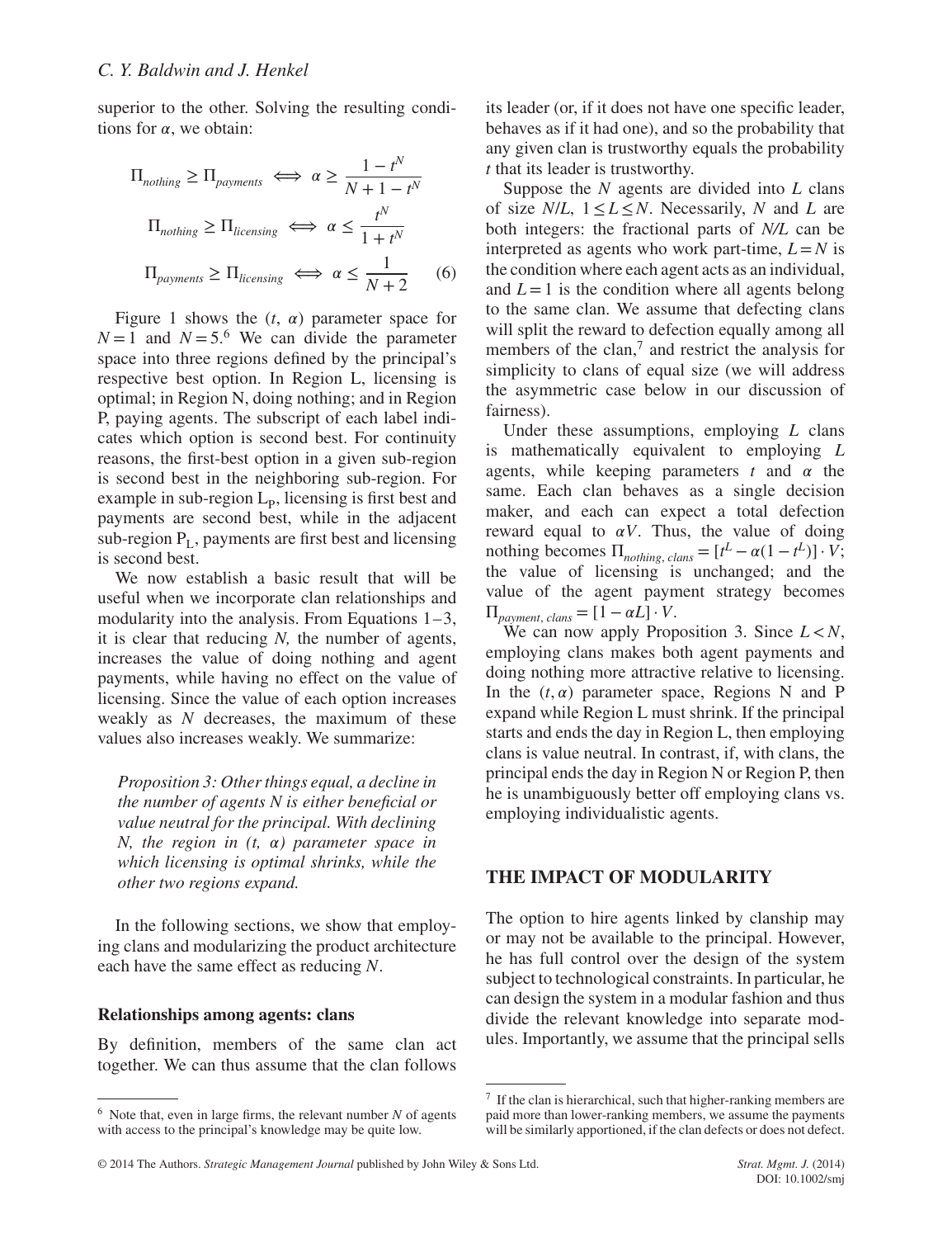only complete systems (rather than individual modules) and is able to protect the system's interfaces such that no third-party products can be attached to the system.

#### **Modeling modules and complementarity**

To start with, consider the simplest case: a symmetric split of the system into *M* modules, each worth *V*/*M*. Assume that, as with the entire system, only one competing establishment can be profitably set up for each module. A defecting agent secures the reward  $\alpha V/M$ , which is also the principal's duopoly payoff from that module. In this situation, the principal's payoffs under the three strategies are given by Equations 1–3 above, with *N* replaced by *N*/*M*. Also, *V* is replaced by *V/M* and the entire equation multiplied by *M*: the latter two *M*s cancel each other out, leaving only *N/M* in place of *N*. Thus, this type of modularization has the same effect as reducing the number of agents. By Proposition 3, it is beneficial or neutral for the principal.

We now relax the assumption that the overall value of the system is the additive sum of the modules' value. To simplify the analysis and reduce the vast number of combinatorial possibilities, we assume there are two types of defection rewards: a module reward that can be claimed by defectors of any module, and a system reward that can only be claimed if there is a defector *in each module*. We further assume that the total defection reward for a system of *M* modules can be expressed as a convex linear combination of the two types:

Total Defection Reward 
$$
\equiv (1 - \beta) \left( \sum_{i=1}^{M} \delta_i \right) \frac{\alpha V}{M}
$$
  
+  $\beta \left( \prod_{i=1}^{M} \delta_i \right) \alpha V$ , (7)

where  $\beta$  is a number between 0 and 1, and  $\delta_i$ equals 1 if at least one agent from module *i* defected, otherwise  $0.8$  In Equation 7,  $\beta$  is a parameter that allows us to "tune" the degree to which modules are complementary. If  $\beta = 0$ , then each module has a separate stand-alone value  $\alpha V/M$ , and the

### *Modularity and Intellectual Property Protection*

defectors' total reward is simply the sum of module rewards. In contrast, if  $\beta = 1$ , the modules are strict complements, and all must be present for the defectors to realize any reward at all. For  $\beta$  between 0 and 1, the modules have some stand-alone value, but there is additional value derived from putting all the pieces together.

Our general result is the following:

*Proposition 4: When the system is symmetrically split into M modules, with measuring the degree of complementarity between them, then if the share of trustworthy agents is positive and less than one*  $(0 < t < 1)$ *, the values of the principal's various options change as follows:*

- a *The values of doing nothing and of paying agents increase strictly in M, the number of modules.*
- $b$  *These values also increase strictly in*  $\beta$ *, the degree of complementarity.*
- c *The value of licensing remains unchanged.*

Proposition 4 applies within the bounds  $0 < t < 1$ . If  $t = 1$  (everyone is trustworthy), then the strategy of doing nothing is trivially optimal and its value is invariant to both modularity and complementarity. If  $t=0$  (no one is trustworthy), then licensing is better than doing nothing, and is also invariant to modularity and complementarity. However, the strategy of agent payments may dominate licensing in this case: the value of this strategy is strictly increasing in the number of modules and invariant to complementarity.

Thus, in parallel with clans, when modularity is introduced, Region L in the  $(t, \alpha)$  parameter space shrinks while the other two regions (N and P) expand. If, after modularization, the  $(t, \alpha)$  combination lies in Regions N or P, then modularity unambiguously improves the outcome for the principal. Furthermore, as long as some agents are trustworthy, the effect is larger the greater the level of complementarity between modules.

We note that, in a modular system, the principal could also apply hybrid strategies, i.e., treat individual modules differently. Analyzing such strategies in full generality is a rather complex exercise, which we omit in the interest of simplicity. For specific cases, we can show that hybrid strategies are inferior to one of the non-hybrid strategies, and the

<sup>&</sup>lt;sup>8</sup> For simplicity, we again assume modules are symmetric. Assuming different stand-alone values would simply add another parameter to each term in the summation, but there is no insight to be gained from the added complexity.

<sup>© 2014</sup> The Authors. *Strategic Management Journal* published by John Wiley & Sons Ltd. *Strat. Mgmt. J.* (2014)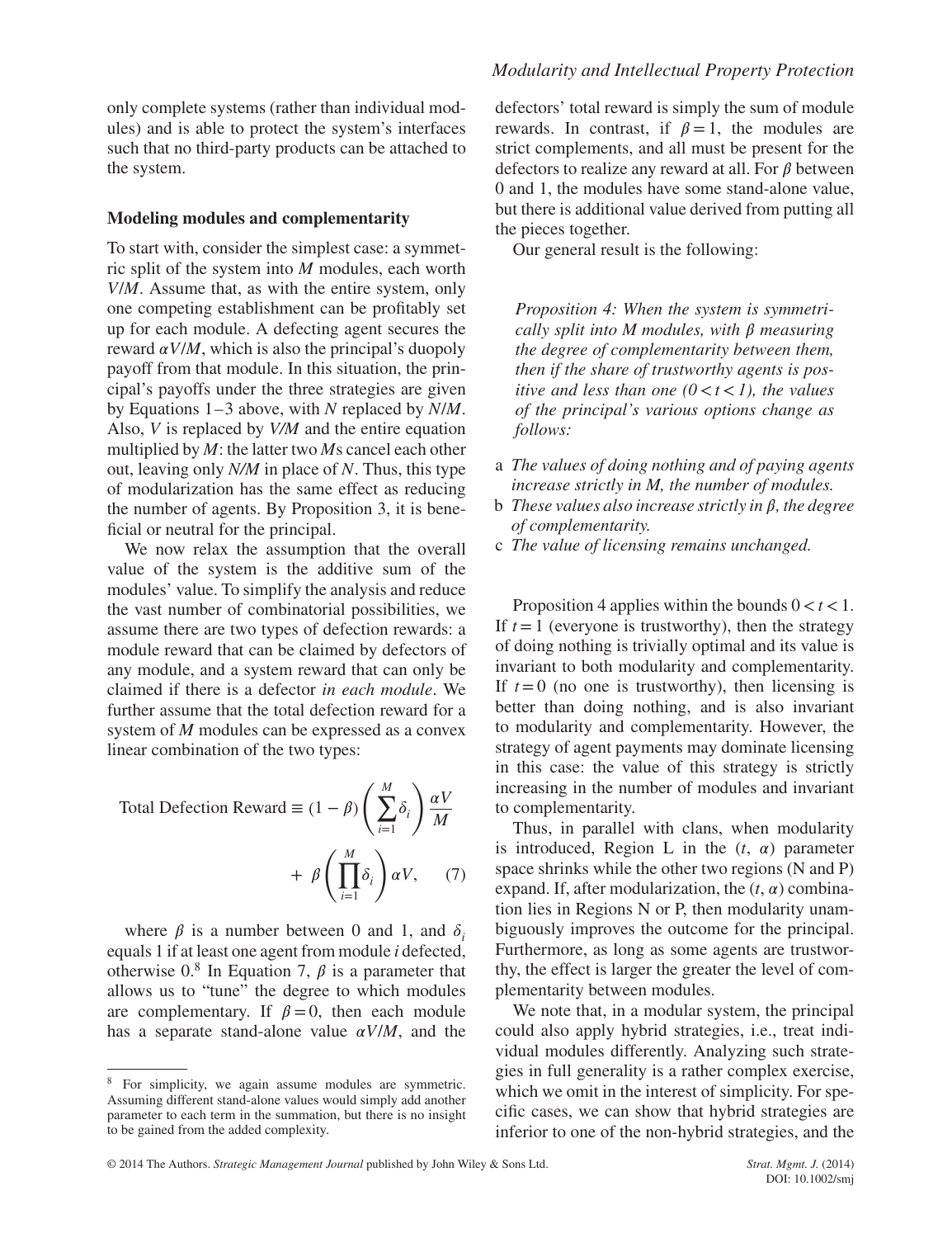

Figure 1. (a, b) The principal's best option as a function of parameters  $t$  and  $\alpha$ 

argument provides some indication that a hybrid strategy may never be optimal.<sup>9</sup>

#### **Modularity with clans**

It is possible to have clans within a modular system. We assume that the principal knows the clan structure of his agents and can assign clan members to modules based on this knowledge. Let there be *L* clans and *M* modules, where the number of modules is controlled by the principal. To begin with, for simplicity, we also assume that  $L = M$ , i.e., clan size and module size are matched. (This situation may arise, for example, when a team develops characteristics of a clan through working closely together on one module.)

It is straightforward to show that the principal benefits from having all members of the same clan work on the same module. Clans, we have said, effectively reduce the number of independent decision makers, which increases the value of the do-nothing strategy. They also reduce the per-person defection reward, thus increasing the value of the agent payment strategy. And they do not

change the value of licensing. Hence, by the same reasoning used above, mapping clans onto modules increases the principal's payoff relative to modularity or clans alone in Regions N and P, and is value neutral in Region L (where modularity and clans have no value anyway).

In contrast, if members of a clan are dispersed through the system, then an untrustworthy clan can be sure there is a willing defector in every module where one of its members works. The per-person payment needed to deter the clan's defection goes up, causing the value of the agent payment strategy to go down. The value of doing nothing also declines compared to a situation without clans because the principal will face system-level competition with higher probability. In effect, a dispersed clan de-modularizes the system to some degree, because clan members can pool their knowledge about different modules and, if they defect, can recreate several modules or even the whole system.

# **EXTENSIONS**

Our model can be extended in several directions. In this section, we discuss screening of agents and signaling by agents, legal protection of IP, imitation and substitution by third parties, value-increasing modularity, and fairness. We refrain from modeling these extensions formally in order to limit the complexity of the analysis, and instead provide a qualitative discussion of each issue.

## **Screening and signaling**

An agent's prior exchange relationships may allow the principal to distinguish between trustworthy and

<sup>&</sup>lt;sup>9</sup> A specific hybrid strategy is for the principal to pay agents in Module 1 not to defect, and do nothing for all other modules. For strong complementarity ( $\beta$  close to 1), Module 1 becomes essential for profitable defection (so do all other modules, but those agents do not lose agent payments when they defect). Thus, even if there are defectors in the other modules, this would only cause a minor loss (proportional to  $1-\beta$ ) to the principal if he can keep the agents in Module 1 loyal. However, by the same token, these agents will be able to negotiate a large share of the system-level defection reward. This effect vitiates—partly or even entirely, depending on the precise assumptions—the principal's gains from having to pay only *N*/*M* instead of *N* agents. Under specific assumptions, one can show that paying agents in Module 1 only is inferior either to doing nothing or to symmetric agent payments for  $\beta = 0$ , and inferior to the latter for  $\beta = 1$ .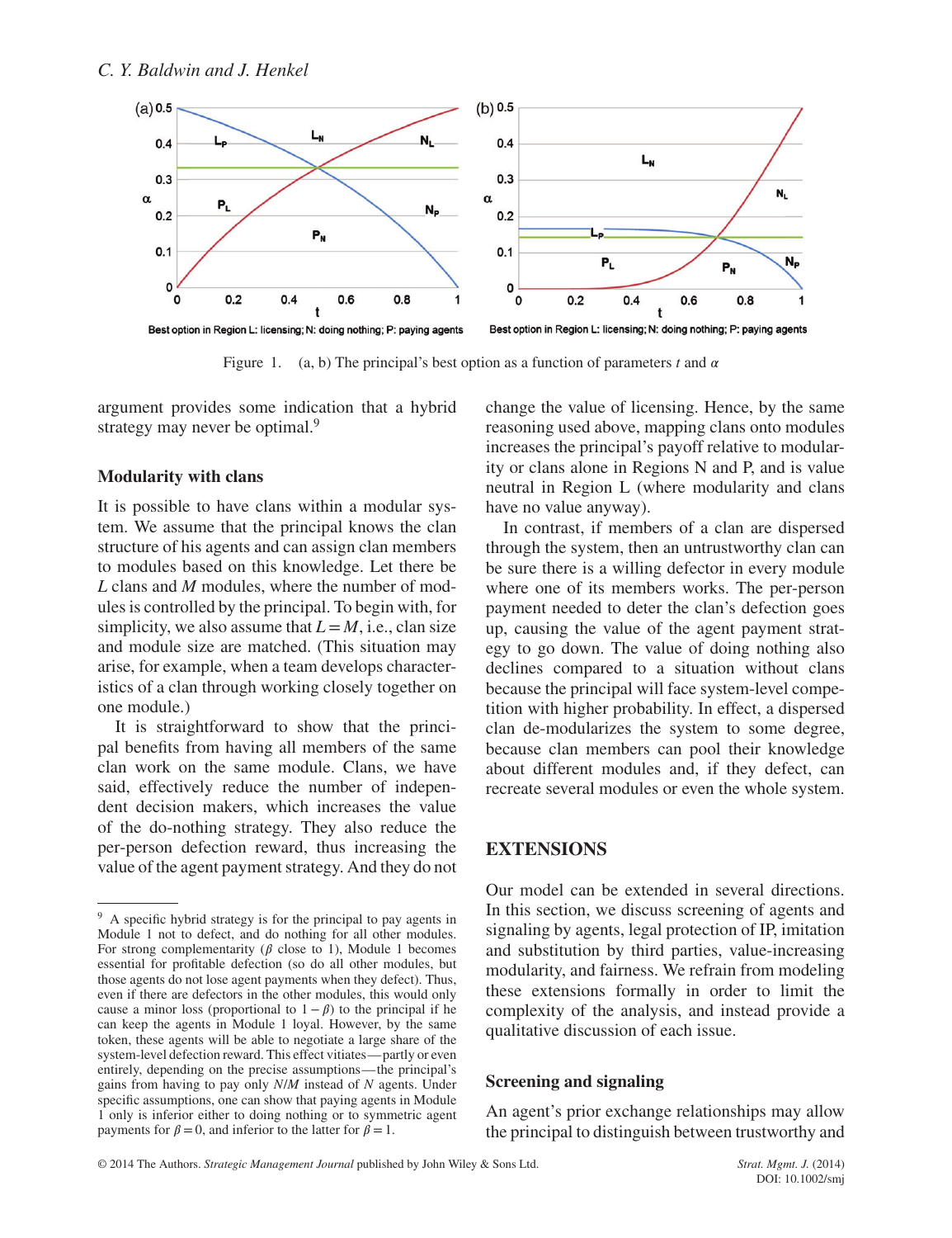untrustworthy agents (screening), and may enable the agent to signal her type to the principal. If there is no scarcity of trustworthy agents in the labor market, then the principal will hire only those identified as trustworthy. As long as the selection mechanism works perfectly, the problem of expropriation is solved. However, in identifying trustworthy agents, there will generally be false positives (Granovetter, 1985). In that case, screening and signaling will serve to increase the share of trustworthy agents among the principal's employees: effectively, the *t* relevant to the principal's decision increases. As a result, the relevant  $(t, \alpha)$  combination moves to the right in Figure 1, and the principal's payoff increases with further increases in *t* as soon as Region N (do-nothing) is reached.

In a modular system, the trustworthiness of the population interacts with system complementarity in an interesting way. As long as some agents are trustworthy  $(t > 0)$ , required agent payments will decline as complementarity increases. Intuitively, a more trustworthy population decreases the probability that an agent from every module will defect, which in turn increases the probability that the "system value" will be captured by the principal. Thus, in Regions N and P,  $t$  and  $\beta$  are strict complements in the sense of Milgrom and Roberts (1990): an increase in one makes increasing the other more valuable. $^{10}$ 

The premise that trustworthy agents can be identified through their prior exchange relationships has the additional implication that an agent's behavior with the focal principal will affect her reputation, and hence her ability to achieve attractive wages in the future (e.g., Hannah, 2005). We can account for this effect in our model by reducing the payoff to defectors by a reputational penalty. The agent payment strategy becomes less costly, hence more attractive to the principal, while doing nothing and licensing remain unaffected. Thus, Region P in the parameter space expands while the other regions contract.

## **Legal protection of intellectual property**

A perfect legal system would enable the principal to obtain and enforce IP rights and contracts. However,

## *Modularity and Intellectual Property Protection*

although worldwide IP rights have been strengthened by the recent TRIPS agreement, they are still weakly enforced in many emerging economies (Branstetter *et al.*, 2011; Kyle and McGahan, 2009). And even in developed economies, there is generally some uncertainty about the enforceability and scope of IP protection (Lemley and Shapiro, 2007).

In our model, legal protection of intellectual property would reduce the payoff to defection because of the possibility of legal sanctions such as fines or imprisonment.<sup>11</sup> Any reduction in defection rewards makes the agent payment strategy more attractive, and a reduction that turns the reward negative makes doing nothing the best option. The value of licensing remains unchanged. Thus, as with the introduction of clans and modularity, a legal system that protects intellectual property expands Regions N and P at the expense of Region L.

In the limit, with a perfect legal system, no agent perceives any benefit to defection, and the do-nothing strategy prevails everywhere in the parameter space. Licensing, clans, relational contracts, and modularity are all irrelevant in this (admittedly unrealistic) world.

#### **Imitation or substitution by third parties**

Imitation or substitution by third parties may also threaten the principal's monopoly. If their identity is unknown, the principal cannot include such parties in any relational contract. But if imitation or substitution by external agents is likely, the value of the monopoly will decrease.

Extending our model to address the possibilities of imitation and substitution leaves the value of licensing unchanged, since by assumption only two firms can profitably operate in the market. In contrast, the values of doing nothing and of paying agents go down, since the principal's monopoly faces an additional (even if probabilistic) threat. Thus Region L expands, while Regions N and P shrink.

It has been argued that modularity increases the risk of imitation or substitution of individual modules (Ethiraj *et al.*, 2008; Pil and Cohen, 2006; Rivkin, 2000). However, two technically distinct types of modularity have different effects on

<sup>&</sup>lt;sup>10</sup> Within regions N and P, this fact can be demonstrated by simple calculus. If the principal switches regions, it follows from the fact that strict complementarity holds for the second-best strategy, hence must *a fortiori* hold for the first-best strategy.

<sup>&</sup>lt;sup>11</sup> In the United States, theft of trade secrets is the only violation of intellectual property law that carries potential criminal sanctions (Lemley, 2008).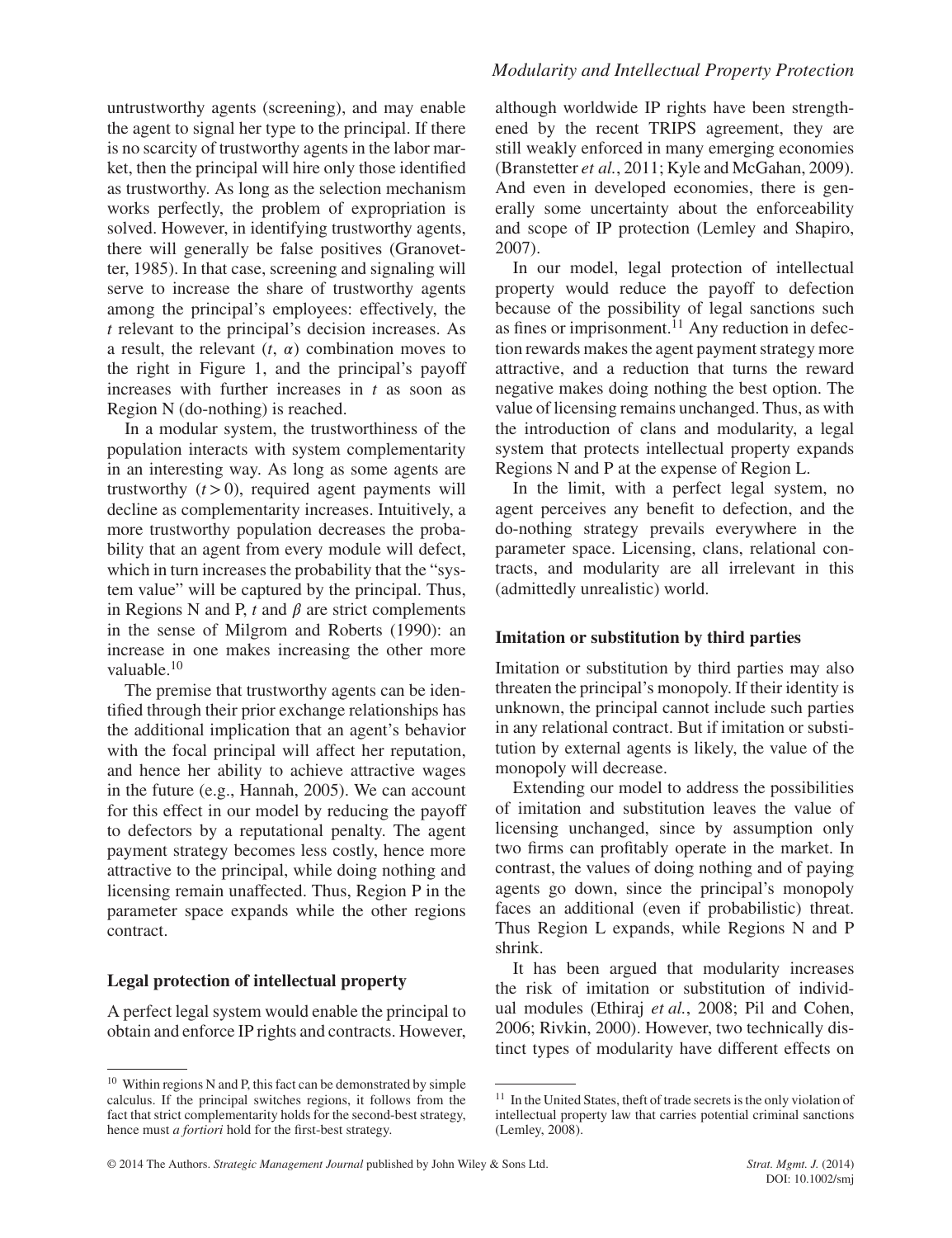module-level imitation and substitution. On the one hand, systems that are "modular-in-use" have external points of attachment (often called interfaces) that give users the ability to reconfigure their systems by replacing and adding new modules (Baldwin and Clark, 2000; Sako and Murray, 1999). In such systems, modules can be attached separately, hence bought and sold separately. Unless the principal manages to keep these interfaces proprietary, competition from imitators or substitutors may emerge on the module level. Even modules whose stand-alone value is low (i.e., their level  $\beta$  of complementarity to the system is high) may be sold separately by third parties, to be attached to the principal's system. In that case, however, the principal may (at least in the case of imitation) still capture most of the value if he maintains proprietary control of those core parts of the system to which the third party module is complementary, and prices his own version of that module at marginal cost.

However, a system can be "modular-inproduction," but not modular-in-use. Here, production is divided up into discrete process modules, but the system will be sold to users as a single, closed system with no external interfaces. Users cannot then mix and match modules, and there will be no market for modules (Fixson and Park, 2008). Imitators can at best capture the stand-alone value of a module, which is low (possibly 0) in systems characterized by a high level of complementarity.

We thus arrive at an important strategic distinction between these two types of modularity. Modularity-in-use indeed increases the risk of imitation and substitution as argued by Rivkin (2000), Pil and Cohen (2006), and Ethiraj *et al.* (2008). While the principal may try to keep interfaces proprietary, this approach may well fail. In contrast, modularity-in-production can mitigate the risk of knowledge appropriation by agents, without exposing the modules to imitation or substitution. This is not the best of both worlds, however: a system with no external interfaces *necessarily* prevents users from exercising reconfiguration options, which they may see as very valuable. System designers must weigh the positive impact of users' reconfiguration options on demand against the potential leakage of value to third-party providers of modules.

The key point is that modularity-in-production and modularity-in-use are distinct and have different strategic consequences. A firm may elect to have one or the other, both, or neither.

## **Value-increasing modularity**

Modularization may increase system value and/or be costly— two effects we have ignored so far. A value increase would affect both the value of monopoly and that of defection, and so can be addressed in our model, quite simply, by scaling the overall value, *V*. Similarly, a cost of modularization can be accounted for by a fixed cost term. Both changes would leave the mechanics and results of our model qualitatively unaffected.

Notice, however, that if the value of the monopoly, *V*, increases, then the dollar value of defection rewards increases as well. To counterbalance the higher rewards, agent payments must go up in absolute terms. In other words, a value-increasing modularization can have the effect of disequilibrating preexisting relational contracts, unless the principal adjusts agent payments to reflect the new, higher value of the system. We will return to this point in our discussion of System/360 below.

## **Fairness**

In designing a relational contract, rational choice theory recommends paying different groups of employees differently if they differ in terms of their share of trustworthy agents or the value of the module they are working on. The same recommendation arises if the principal employs clans of different sizes or a mixture of clans and individual agents. In our model, members of larger clans would be paid less than those in smaller clans, and any clan member would be paid less than an individual.

However, agent behavior may not be fully consistent with rational choice theory. This is particularly so for clans which are, by definition, groups of individuals who are socialized to obey the clan's norms (Ouchi, 1980: 132). Two very common norms, both borne out in laboratory experiments, are fairness and reciprocity. For example numerous laboratory experiments have shown that human subjects will punish someone who is unfair to them, even if it is against their immediate interest to do so, a behavior known as negative reciprocity (Gächter and Fehr, 2002; Prasnikar and Roth, 1992).

If agents' efforts and skill levels are the same, then paying some agents more than others is patently unfair. Thus, even though it may be rational and consistent with the Nash equilibrium to set up differential payments to prevent defection, the principal takes risks by doing so. Perceived unfairness can set in motion retaliatory strategies that are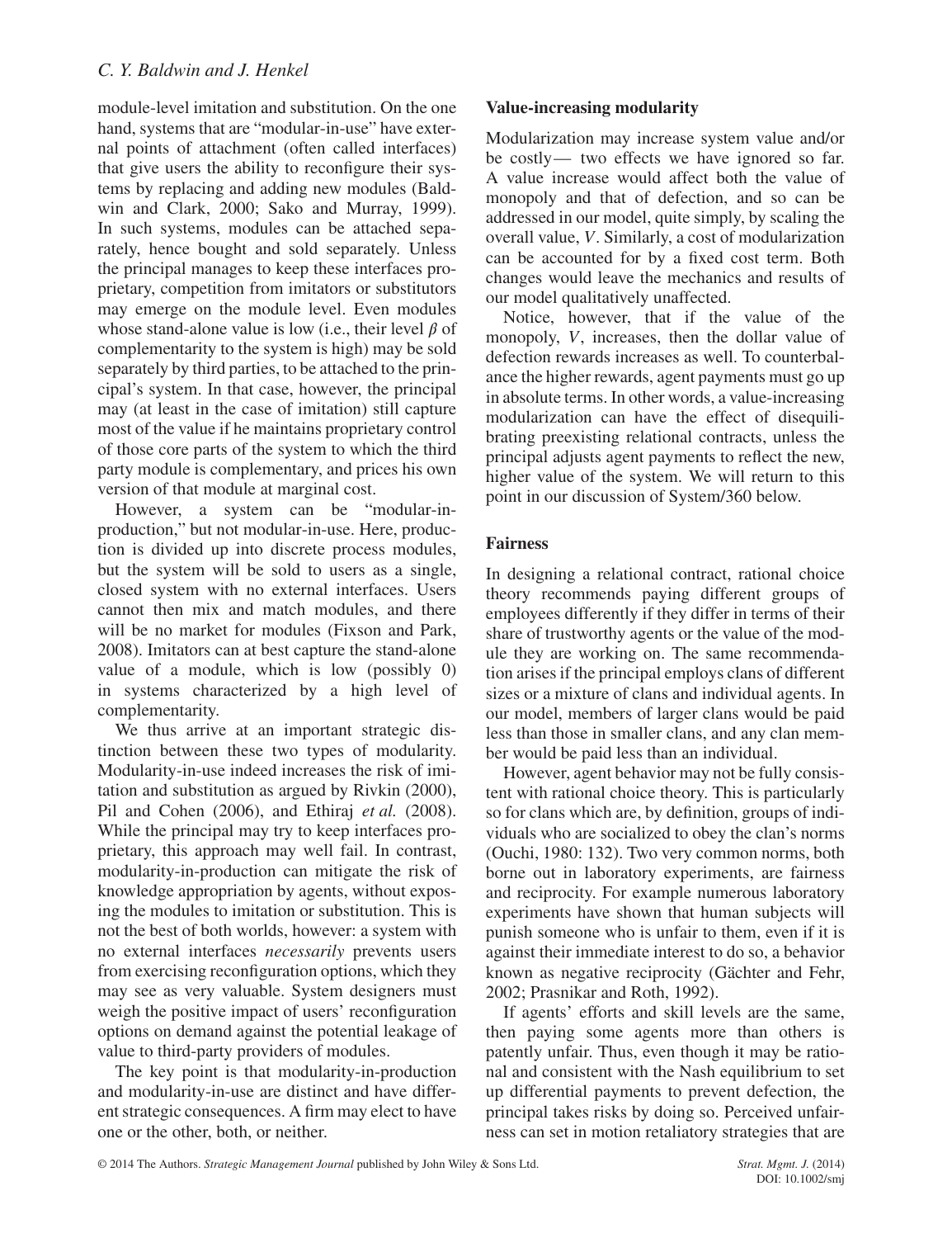not individually or collectively rational. Individuals or clans might defect even though it is to their own loss.

That said, agents are not entirely irrational either. They may accept a certain level of perceived unfairness if it is in their own or their clan's interest. The principal can also take care that differential payments remain confidential (a common policy in many firms), or can justify them via organizational boundaries or nominally different job assignments.

# **EXAMPLES**

In this section, we offer examples from practice that may help to clarify the assumptions, results, and limitations of our model. We begin with cases in which relational contracts and/or clans have been used to encourage loyalty and thus protect organizational secrets. We then discuss cases in which modularity together with complementarity have been used for this purpose. Our last example describes a value-creating modularization that upset the preexisting relational contract between company and employees and triggered a large number of employee defections.

## **Relational contracts, clans, screening, and signaling**

In the United States in the nineteenth century, the law regarding trade secrets protected documents and equipment, but not the knowledge in the heads of departing employees. Some employers did not hesitate to use relational contracts to ensure loyalty. For example, Massachusetts mill owner, Samuel Slater, paid his key employees higher wages to prevent their "aiding and assisting another mill" (Fisk, 2001: 467).

## *Irénée Du Pont*

Not all mill owners were eager to use this practice, however. For example, in the early nineteenth century, Irénée Du Pont founded an eponymous company to make gunpowder. Workers at Du Pont mills had valuable knowledge about powder-making processes and thus other mill owners sometimes tried to lure them away with offers of higher wages (Fisk, 2001). Notably, Du Pont did not match these outside offers. He was very conscious of the high cost of paying all workers their defection reward, writing to another mill owner, "More than twenty other hands who ... possess as much information as the ones you wish to bribe must naturally suppose they ought to receive the same exorbitant wages" (*ibid.*, p. 475).

In terms of our model, Du Pont preferred doing nothing to setting up a relational contract with his workers. However, there is indirect evidence that he relied in part on the embeddedness of his workers in kinship groups and communities that may have functioned as clans. Du Pont family members and their workers lived and worked side by side in relatively remote communities.<sup>12</sup> A defector would have to leave his home, friends, and extended family behind and would suffer the condemnation not only of the Du Ponts, but of his fellow workers who remained loyal to the firm.

# *Liftouts*

Within organizations, people who work closely together may develop close social ties. For example, it is not uncommon for individuals to stay in an organization despite financially attractive outside offers because of their strong sense of loyalty towards colleagues, coworkers, and bosses. It is also possible for a group of employees with close ties to leave as one body. For example, when John Merriwether left Salomon Brothers, six other managing directors followed, to become partners in Merriwether's new firm, LTCM (Lowenstein, 2000).

The hiring away of an organizational unit or team is known as a liftout. According to Groysberg and Abrahams (2006), liftouts are common in knowledge-based service businesses. A team that already knows how to work together can deliver better performance sooner than an equally skilled group of unconnected individuals. Such teams generally have common beliefs and mutually supportive social interactions. Whether they stay or leave the company, they act "as one" for the benefit of the group. Thus, they conform to Ouchi's definition of a clan.

# **Modularity**

We turn now to cases where modularity, in conjunction with complementarity, has been used to protect intellectual property.

<sup>&</sup>lt;sup>12</sup> One does not locate gunpowder factories in the middle of cities.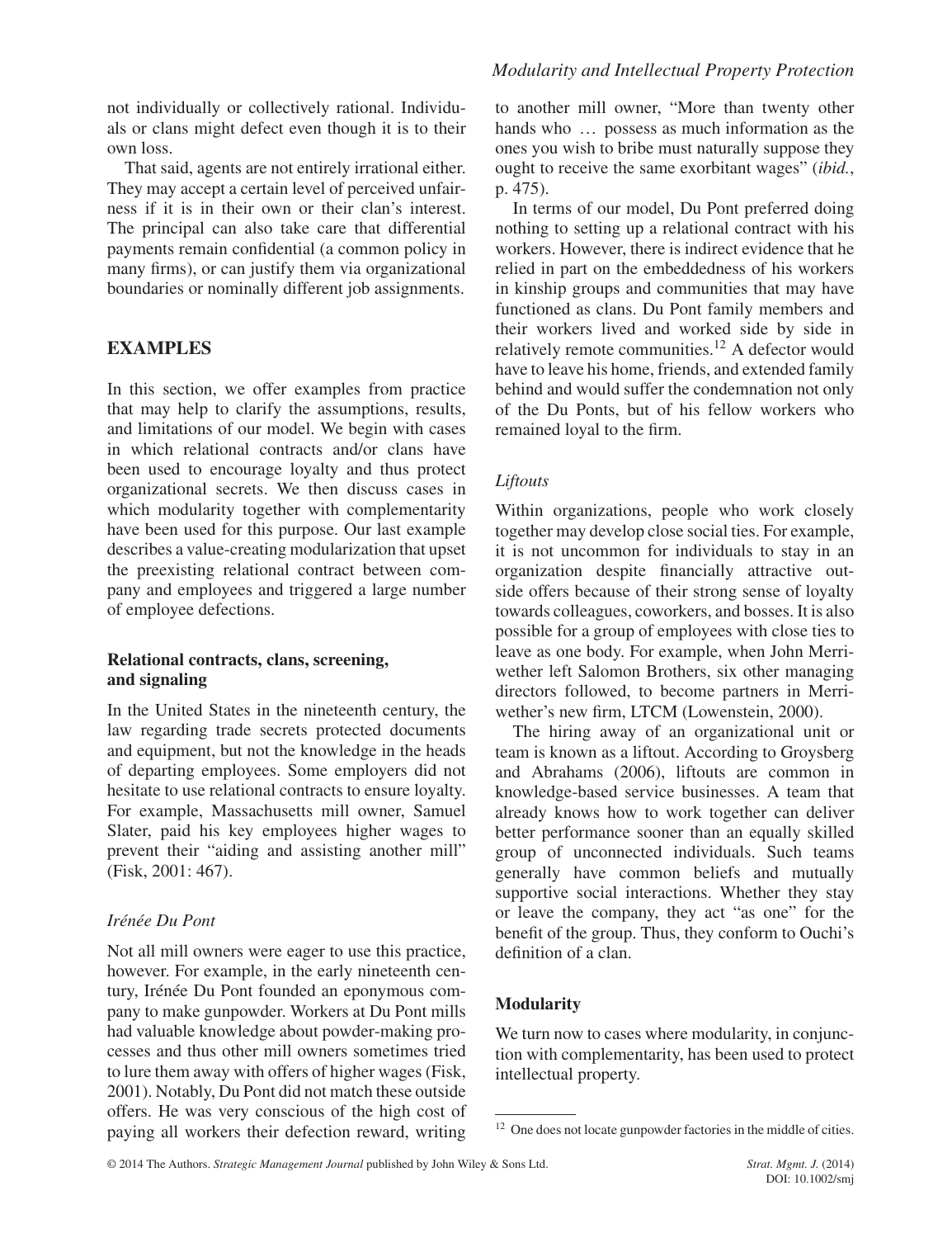# *Porcelain*

In the Introduction of this paper, we described how Elector Frederick Augustus of Saxony used modularity to maintain a monopoly on European porcelain.<sup>13</sup> Ironically, Augustus could not rely on law—his law—to enforce intellectual property rights: a defector had only to ride as far as the nearest border (a relatively short distance) to escape his jurisdiction. Initially Augustus managed to keep all the essential knowledge in the head of one man whom he imprisoned. Subsequently, he split the knowledge of porcelain paste and glaze between two individuals, thus modularizing the porcelain-making process. By Proposition 4, the modularization made it easier to trust those individuals or set up self-enforcing relational contracts to prevent their defection. The modularization was particularly effective because the two process modules were highly complementary: glazed porcelain products were much more valuable than unglazed porcelain or glaze alone.

# *Radial tires*

Moving into the twentieth century, Liebeskind (1997) describes a similar split of production processes and knowledge related to making radial tires:

*During the 1960s, Michelin had a monopoly on knowledge relating to the production of high quality steel-belted radial tire manufacturing. In order to preserve this monopoly, manufacturing was divided into two separate processes: steel belt manufacturing, and tire production. Employees were not rotated between these manufacturing processes in a deliberate effort to restrict the number of employees that had knowledge about both processes. As a result, only a handful of very*

*senior managers within Michelin were knowledgeable about the entire manufacturing process* ( p. 645).

As in the case of porcelain, the two process modules were complementary, although specific knowledge of each may have had some stand-alone value.

# *Practices in emerging economies*

Emerging economies are an interesting source of examples for us because intellectual property rights are generally not well protected in these settings. As a result, the actions managers take to protect organizational secrets are more stark and visible.

Based on 120 interviews conducted in Brazil and Mexico in the 1980s, Sherwood (1990) reports that the following tactics were used to discourage the "predatory hiring" by competitors of employees with valuable knowledge: (1) Access to corporate technology was limited to family members or trusted employees. (2) Attractive housing was offered to key technical employees. (3) Critical technologies were worked on only by expatriate employees who had long-term career paths with the international parent firm. (4) New hires were exposed to only a small part of the overall operation and left in that role for several years, until they were viewed as trustworthy. (5) The founder alone knew the whole process, but a few life-long employees were permitted to know discrete parts. Note that practice (1) makes use of clans, (2) and (3) are forms of relational contracting, and (4) and (5) combine screening with modularity.

Zhao (2006) argues that modularity and complementarity have been used to protect the value of multinational companies' R&D across international boundaries. To protect the value of their R&D, she reasoned, multinationals can divide work to allocate projects with little stand-alone value to subsidiaries in countries with weak IP protection. She then showed that patents obtained by subsidiaries in countries with weak IP rights have more value in conjunction with patents owned by the parent company than those owned by third parties.

Relatedly, in a series of interviews, Quan and Chesbrough (2010) found that multinational managers located projects with little stand-alone value in China because of concerns about weak IP protection in that country. The fact that the projects had little stand-alone value reduced defection rewards,

<sup>13</sup> Augustus' motivations in owning a porcelain factory were complex. As a monarch, he maintained a large personal collection of porcelain objects and took the best pieces for himself. He also used the factory as a source of revenue. Both as a collector and as the sole owner of the factory, he was eager to maintain a monopoly over the porcelain-making process in Europe (Gleeson, 1998). Today, his collection may be seen at the Zwinger Palace in Dresden http://www.skd.museum/ en/museums-institutions/zwinger-with-semperbau/porzellansam mlung/ (viewed December 24, 2013).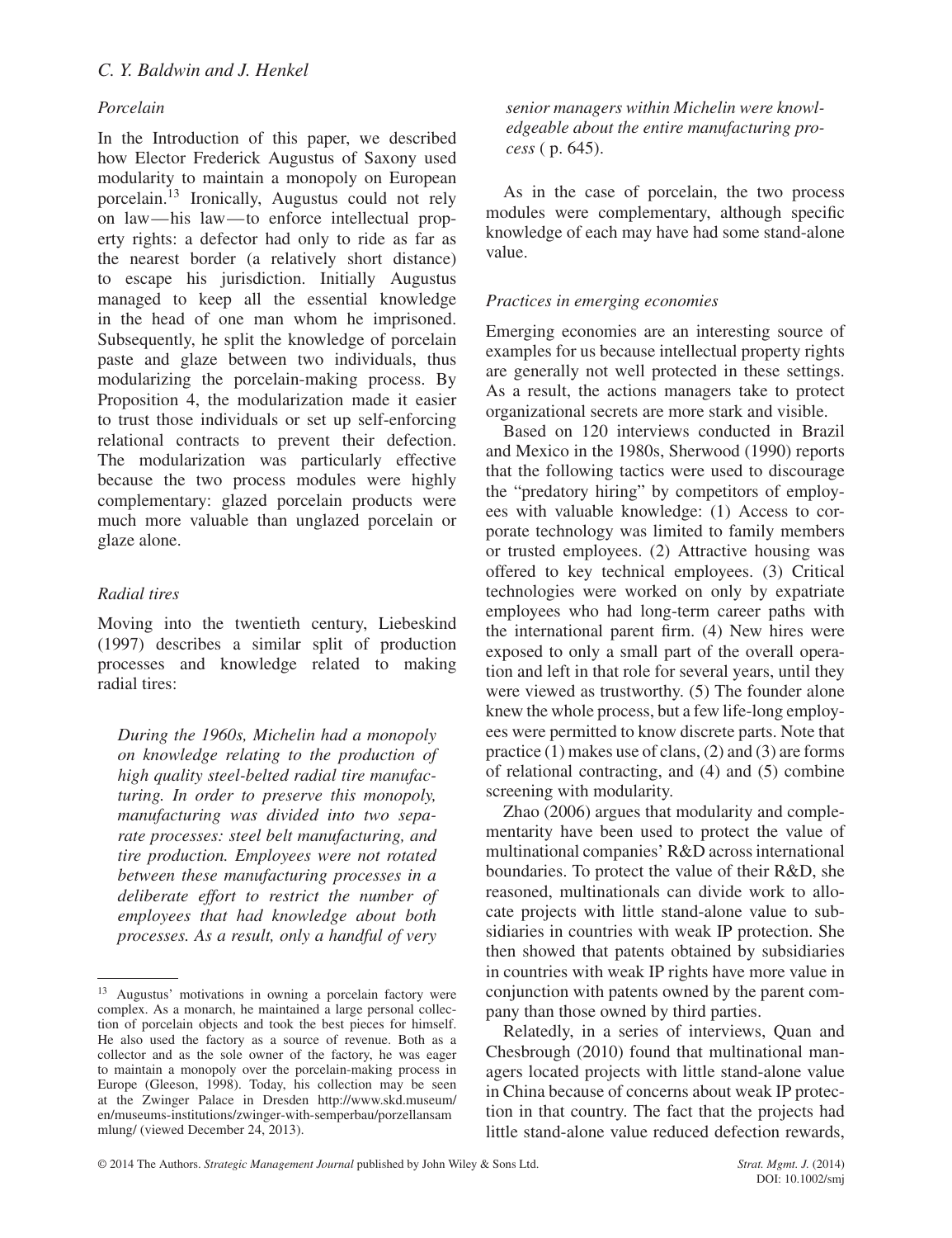hence the salaries needed to keep employees loyal. The multinationals could thus take advantage of the lower cost of conducting research in China without compromising returns on their R&D investments.

## **IBM System/360**

In general, our theoretical results indicate that modularity can be used to reduce the cost and/or risk of agents' expropriating valuable IP. How can these results be reconciled with the example of System/360, cited in the Introduction, where modularization appeared to trigger a large number of employee defections with concomitant loss of IP? The answer to this conundrum is twofold.

First, the example does not fulfill our assumption that the principal sells only complete systems and hides interfaces to prevent third parties from attaching modules to the system. Rather, to provide customers with configuration options, IBM sold its modules separately and exposed modular interfaces. This modularity-in-use enabled customers to integrate modules acquired from third parties into IBM systems. Thus, imitators could compete at the module level, without offering whole systems: the configurable system offered accessible points of attachment for such third-party modules (Fixson and Park, 2008). In contrast, Augustus of Saxony did not sell unglazed porcelain, nor did Michelin sell steel belts separately from tires.

Second, largely because of the options it gave to customers, System/360 was a huge market success (Baldwin and Clark, 2000). Thus suddenly, "people with knowledge of IBM technology and business plans [were] worth more outside the company … than inside" (Pugh *et al.*, 1991: 491). The result was "defections en masse" (*ibid.* p. 490). Lured by new start-ups, a significant number of IBM engineers, including some of the most creative and influential, left the company to join firms that were in direct competition with IBM. These defections can be understood as a response to the disequilibrium caused by a value-increasing modularization of very large proportions.

Could IBM have prevented these defections? According to our model, it could have changed the relational contract to match the defection rewards. However, at the time, IBM's senior executives did not think in terms of defection rewards and agent payments, but in terms of trust and loyalty to the

company. Thus, IBM's managers elected to do nothing, and simply let the defectors go. Anticipatory licensing and/or an appropriate increase in loyalty payments, in line with our model, might have been advantageous to IBM. (In this regard, it is noteworthy that IBM made extensive use of anticipatory licensing when it introduced the IBM PC in 1981.)

# **CONCLUSION**

A principal who derives rents from exclusive knowledge faces the threat of expropriation by agents. In this paper, we investigated the impact of modularity on intellectual property protection by formally modeling this threat. In our model, the principal has three options: doing nothing, licensing the focal IP *ex ante*, and paying agents (via a relational contract) to prevent their defection. We showed that the principal can influence the value of these options by modularizing the technical system and by hiring clans of agents, thus exploiting relationships among them. His optimal choice depends on a number of external parameters—the number of agents, the percentage of trustworthy agents, the intensity of competition, the existence and size of clans, the number of modules, and the degree of complementarity in the system. Extensions of the model can be used to understand the effects of screening and signaling in the hiring process, legal protection of intellectual property, imitation and substitution, disequilibrating changes in the value of knowledge, and social norms of fairness. We also presented examples to show how managers arrive at a strategy in practice.

We contribute to the theory of profiting from innovation in several ways. First, we show how the innovator's best choice of action against expropriation by agents derives from characteristics of both the technical system (modularity, complementarity, exposure of modular interfaces) and the surrounding society (clans, social norms, methods of screening and signaling). We go beyond earlier work (Rajan and Zingales, 2001; Rønde, 2001) in considering a mixed population of trustworthy and untrustworthy agents. This links our analysis to the literature on screening and signaling, with the finding that imperfect screening has an effect only if the principal's best option, with screening, is to trust the agents. Second, we extend prior work by showing how the innovator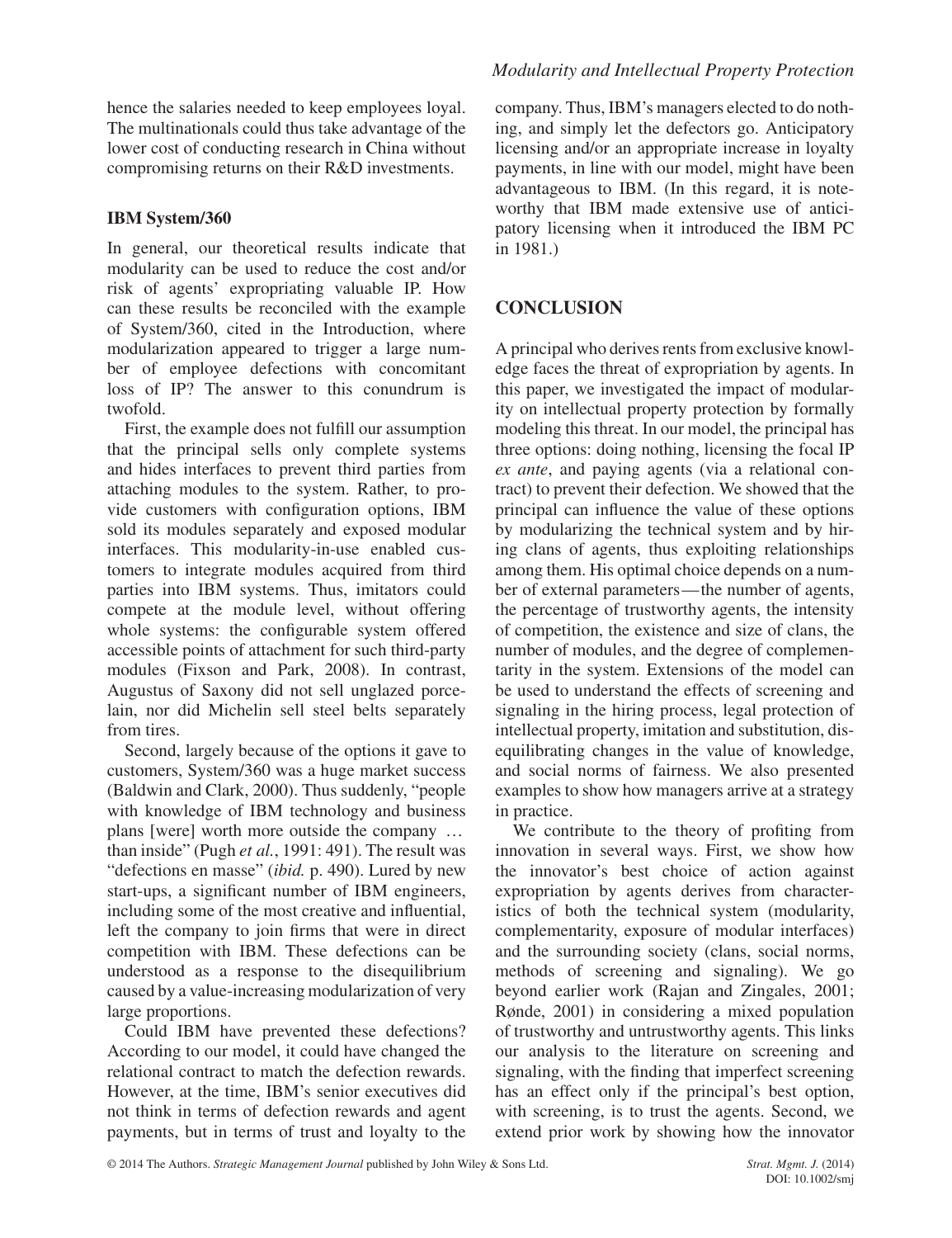can use clans and modularity to increase his profits. Importantly, we carve out the distinction between modularity-in-use, which facilitates imitation and substitution, and modularity-in-production, which protects against expropriation by agents. If a system designer can achieve modularity-in-production without modularity-in-use and prevent third parties from accessing system interfaces, then modularity works to protect valuable IP. Third, we show how clans and the modular architecture of the system interact to either reinforce or cancel each other. This interaction implies that an analysis of modularity alone will be misleading if clans are present in the focal organization. Finally, we show how social relationships and norms of fairness affect the normative implications of an analysis based on rational choice theory. In particular, the recommendations of rational choice theory will yield the opposite of the intended outcomes if norms of fairness and reciprocity govern the actions of agents.

Although the details determining the best strategies are complex, the implications for managers are relatively straightforward. The fundamental choices are (1) to protect the knowledge or not, and (2) to trust the agents or not. Relational contracts, that is, paying selected agents not to defect, makes it possible to protect knowledge and maintain a monopoly when agents are relatively untrustworthy. Clans, modularity, complementarity, and a legal system all serve to lower the cost and increase the value of this strategy. Trusting one's agents—what we have called doing nothing—is the most valuable course of action if it works, but is a risky strategy because trust can always be betrayed. Better screening and signaling technologies make it easier for the principal to trust his agents, but some residual risk always remains.

Our model has a number of limitations. Most importantly, we have presented agent payments and trust as stark alternatives. However, given norms of fairness and reciprocity, the boundary between these strategies tends to blur. Specifically, trustworthy agents may expect "fair" treatment from the principal, where fair entails some sharing of the value of the enterprise. In effect, *t* may be an implicit function of the agent payment parameter  $\zeta$ . Then, in an abstract sense, the principal's problem will be to determine a feasible and effective combination of *t* and  $\zeta$ . It is certainly possible to set up a model of this type, but the  $t(\zeta)$  function, if it exists, is not one we know much about.

Another limitation consists in our simplifying assumption that only two firms can profitably operate in the market. Relaxing this assumption such that *k*' firms are viable introduces a number of additional effects. First, to be effective, agent payments must be high enough to make, for any *k* with  $2 \le k \le k'$ , the setup of  $k-1$  competing establishments unattractive. Since (cf. Footnote 3) the net value per firm of participation in a market with *k* firms does not necessarily decrease in *k*, the principal has in general *k*−1 constraints to evaluate. Second, the principal has to assess the attractiveness of licensing to any number of *k*−1 firms. Both considerations depend on the attractiveness of being active in a *k*-firm oligopoly, which in turn depends on agent payments required to prevent defection from the oligopoly. Hence, the general problem is both recursive and combinatorially explosive. In addition, in a *k*-firm oligopoly, a social dilemma arises between the firms, since licensing by one firm exerts a negative externality on all others (Arora and Fosfuri, 2003). However, despite these complications, our main results regarding the effects of modularity, clans, complementarity, and social norms of fairness will hold up since the logic of these effects is independent of the number of firms that can operate in the market.

Lastly, there are three potential routes to testing the model. The first is to conduct surveys and interviews, as in Sherwood (1990) and Poppo and Zenger (2002). These can determine whether some of the basic correlations predicted by the model, for example, a switch from agent payments to doing nothing as the perceived trustworthiness of employees increases, are observed in cross-section. However, such tests will be hampered by the fact that there is no guaranty of consistency in the perceptions of managers in different firms and countries. A second approach is to conduct case studies of events such as the introduction of System/360. However such events are rare and generally subject to multiple causal explanations. Finally, laboratory experiments can be used to test whether differences in *t*,  $\alpha$ , or *N* lead to strategy choices consistent with the model's predictions. In other words, using intuitive reasoning alone, do individuals make choices that are consistent with the predictions of the model? And what, if any, role do norms of fairness and reciprocity play in determining their choices? The most promising route we think involves a combination of surveys, interviews, and lab experiments to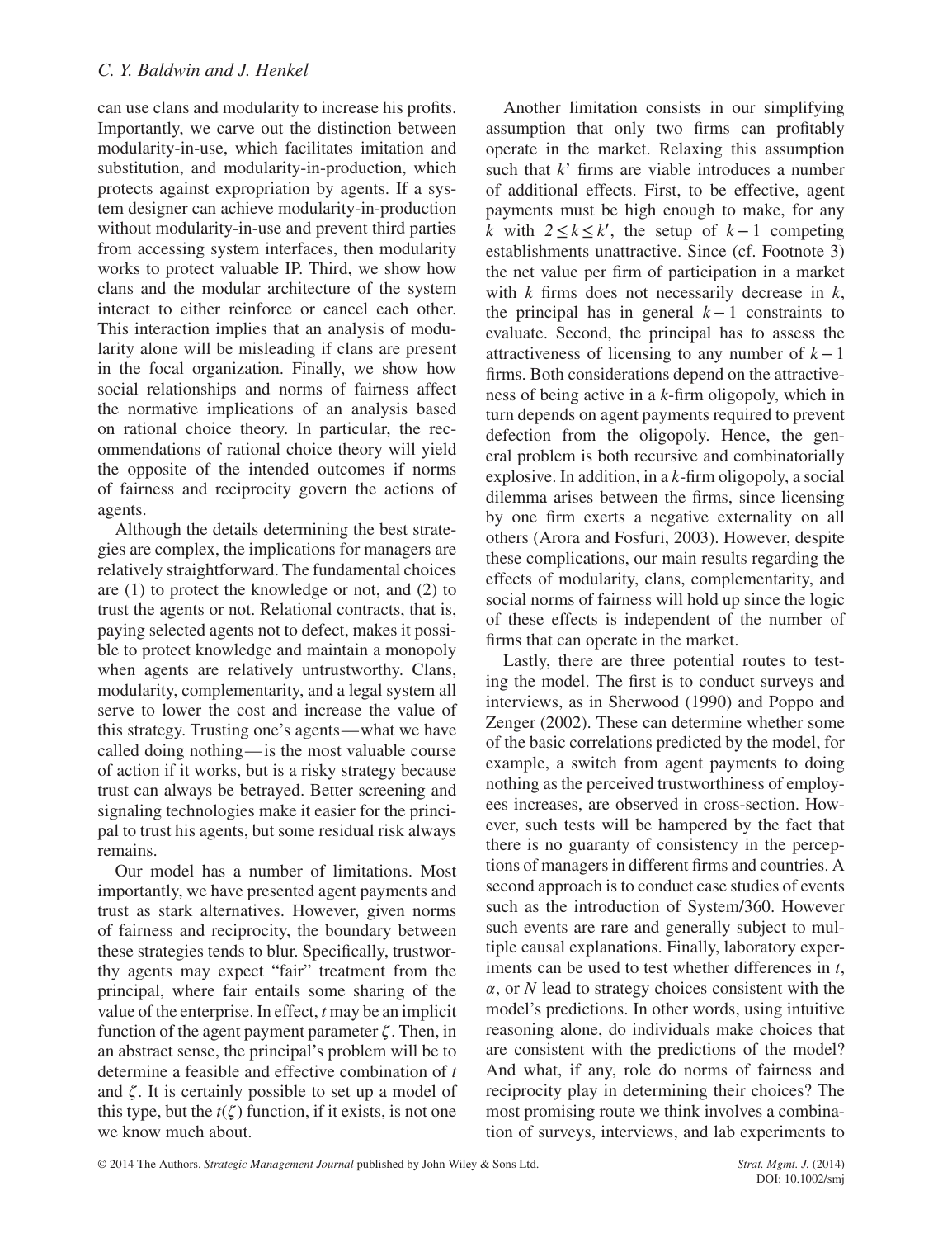determine how managers reason practically about protecting organizational secrets.

## **ACKNOWLEDGEMENTS**

We are grateful to Ron Adner, Oliver Alexy, Juan Alcacer, Ramon Casadesus-Masanell, Susan Cohen, Robert Gibbons, Venkat Kuppuswamy, Robert Merges, Matt Marx, Christina Raasch, Andrew Torrance, Eric van den Steen, Eric von Hippel, Jason Woodard, Dennis Yao, and Minyuan Zhao, as well as participants in seminars and workshops at the Tuck School of Business, Harvard Business School, Imperial College Business School, London Business School, MIT, Ross School of Business at the University of Michigan, and UNC Kenan-Flagler Business School for many helpful comments on earlier drafts of this paper. Very special thanks go to the associate editor Anita McGahan and two anonymous referees for rigorous and challenging reviews, which led to significant improvements in both the theoretical arguments and the modeling approach. Support from the Harvard Business School Division of Research and TUM School of Management at Technische Universität München is gratefully acknowledged.

# **REFERENCES**

- Alvesson M, Lindkvist L. 1993. Transaction costs, clans and corporate culture. *Journal of Management Studies* **30**(3): 427–452.
- Anton JJ, Yao DA. 2005. Markets for partially contractible knowledge: bootstrapping versus bundling. *Journal of the European Economic Association* **3**(2/3): 745–754.
- Arora A, Fosfuri A. 2003. Licensing the market for technology. *Journal of Economic Behavior & Organization* **52**: 277–295.
- Arora A, Merges RP. 2004. Specialized supply firms, property rights and firm boundaries. *Industrial and Corporate Change* **13**(3): 451–475.
- Arrow KJ. 1962. Economics of welfare and the allocation of resources for invention. In *The Rate and Direction of Inventive Activity*, Nelson RR (ed). Princeton University Press: Princeton, NJ; 609–625.
- Baker G, Gibbons R, Murphy KJ. 2002. Relational contracts and the theory of the firm. *Quarterly Journal of Economics* **117**: 39–84.
- Baldwin CY. 1983. Productivity and labor unions: an application of the theory of self-enforcing contracts. *The Journal of Business* **56**(2): 155–185.
- Baldwin CY, Clark KB. 2000. *Design Rules*, Vol. 1: The Power of Modularity. MIT Press: Cambridge, MA.
- Barney JB. 1991. Firm resources and sustained competitive advantage. *Journal of Management* **17**: 99–120.
- Bjørnskov C. 2007. Determinants of generalized trust: a cross-country comparison. *Public Choice* **130**(1-2): 1–21.
- Branstetter LG, Fisman R, Foley CF, Saggi K. 2011. Does intellectual property reform spur industrial development. *Journal of International Economics* **83**(2011):  $27 - 36.$
- Brynjolfsson E. 1994. Information assets, technology and organization. *Management Science* **40**(12): 1645–1662.
- Bull C. 1987. The existence of self-enforcing implicit contracts. *Quarterly Journal of Economics* **102**(1): 147–159.
- Coase RH. 1937. The nature of the firm. *Economica* **4**(16): 386–405.
- Dyer JH, Singh H. 1998. The relational view: cooperative strategy and sources of interorganizational competitive advantage. *Academy of Management Review* **23**(4): 660–679.
- Ethiraj SK, Levinthal D, Roy R. 2008. The dual role of modularity: innovation and imitation. *Management Science* **54**(5): 939–955.
- Ferguson CH, Morris CR. 1993. *Computer Wars: How the West Can Win in a Post-IBM World*. Times Books: New York.
- Fisk C. 2001. Working knowledge: trade secrets, restrictive covenants in employment, and the rise of corporate intellectual property, 1800–1920. *Hastings Law Journal* **52**(2): 441–528.
- Fixson SK, Park J-K. 2008. The power of integrality: linkages between product architecture, innovation and industry structure. *Research Policy* **37**(8): 1296–1316.
- Gächter S, Fehr E. 2002. Fairness in the labour market? A survey of experimental results. Zurich IEER Working paper 114. Available at SSRN: http://ssrn.com. ezp-prod1.hul.harvard.edu/abstract=310619 (accessed 15 January 2014).
- Garud R, Kumaraswamy A. 1993. Changing competitive dynamics in network industries: an exploration of sun microsystems' open systems strategy. *Strategic Management Journal* **14**: 351–369.
- Garud R, Kumaraswamy A. 1995. Technological and organizational designs for realizing economies of substitution. *Strategic Management Journal* **16**: 93–109.
- Gibbons R, Henderson R. 2012. Relational contracts and organizational capabilities. *Organization Science* **23**: 1350–1364.
- Gleeson J. 1998. *The Arcanum: The Extraordinary True Story*. Warner Books: New York.
- Granovetter M. 1985. Economic action and social structure: the problem of embeddedness. *American Journal of Sociology* **91**(3): 481–510.
- Greif A. 1998. Self-enforcing political systems and economic growth: late medieval Genoa. In *Analytic Narratives*, Bates R, Greif A, Levi M, Rosenthal J-L, Weingast BR (eds). Princeton University Press: Princeton, NJ; 23–63.
- Grossman SJ, Hart OD. 1986. The costs and benefits of ownership: a theory of vertical and lateral integration. *Journal of Political Economy* **94**(4): 691–719.
- © 2014 The Authors. *Strategic Management Journal* published by John Wiley & Sons Ltd. *Strat. Mgmt. J.* (2014)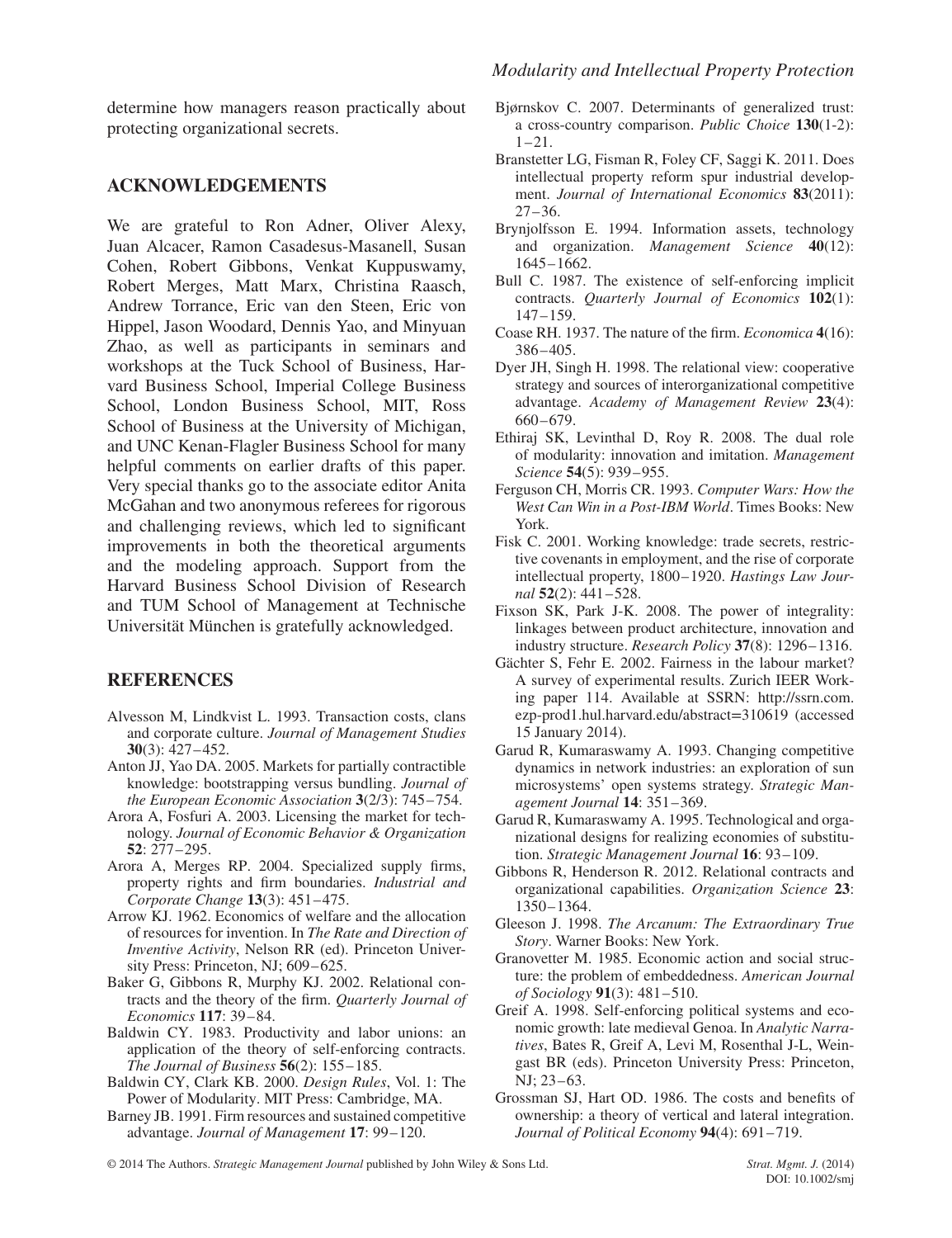- Groysberg B, Abrahams R. 2006. Lift outs: how to acquire a high-functioning team. *Harvard Business Review* **84**(12): 133–140.
- Hannah DR. 2005. Should I keep a secret? The effects of trade secret protection procedures on employees' obligations to protect trade secrets. *Organization Science* **16**(1): 71–84.
- Hart OD, Moore J. 1990. Property rights and the nature of the firm. *Journal of Political Economy* **98**(6): 1119–1158.
- von Hippel E. 1990. Task partitioning: an innovation process variable. *Research Policy* **19**: 407–418.
- Johnson JP, Korsgaard MA, Sapienza HJ. 2002. Perceived fairness, decision control, and commitment in international joint venture management teams. *Strategic Management Journal* **23**: 1141–1160.
- Kreps D. 1990. Corporate culture and economic theory. In *Perspectives on Positive Political Economy*, Alt J, Shepsle K (eds). Cambridge University Press: Cambridge, UK; 90–143.
- Kyle M, McGahan A. 2009. Investments in pharmaceuticals before and after TRIPS. *Review of Economics and Statistics* **94**(4): 1157–1172.
- Langlois RN. 2002. Modularity in technology and organization. *Journal of Economic Behavior and Organization* **49**(1): 19–37.
- Langlois RN, Robertson PL. 1992. Networks and innovation in a modular system: lessons from the microcomputer and stereo component industries. *Research Policy* **21**: 297–313.
- Lemley MA. 2008. The surprising virtues of treating trade secrets as IP rights. *Stanford Law Review* **61**: 311–353.
- Lemley MA, Shapiro C. 2007. Patent holdup and royalty stacking. *Texas Law Review* **85**: 1991–2049.
- Liebeskind JP. 1997. Keeping organizational secrets: protective institutional mechanisms and their costs. *Industrial and Corporate Change* **6**: 623–663.
- Lowenstein R. 2000. *When Genius Failed: The Rise and Fall of Long-Term Capital Management*. Random House: New York.
- Macneil IR. 1978. Contracts: adjustment of long-term economic relations under classical, neoclassical, and relational contract law. *Northwestern University Law Review* **72**: 854–905.
- Macneil IR. 1985. Relational contract: what we do and do not know. *Wisconsin Law Review* **1985**: 483–525.
- Macneil IR. 1987. Relational contract theory as sociology: a reply to Professors Lindenberg and de Vos. *Journal of Institutional and Theoretical Economics* **143**(2): 272–290.
- Marx M. 2011. The firm strikes back: non-compete agreements and the mobility of technical professionals. *American Sociological Review* **76**(5): 695–712.
- Maskus KE. 2000. *International Property Rights in the Global Economy*. Institute for International Economics: Washington, DC.
- Matutes C, Regibeau P. 1988. 'Mix and match': product compatibility without network externalities. *RAND Journal of Economics* **19**: 221–234.
- Mazar N, Amir O, Ariely D. 2008. The dishonesty of honest people: a theory of self-concept maintenance. *Journal of Marketing Research* **45**(6): 633–644.
- Mead C, Conway L. 1980. *Introduction to VLSI Systems*. Addison-Wesley: Reading, MA.
- Meier S. 2006. A survey of economic theories and field evidence on pro-social behavior. Working paper series // Federal Reserve Bank of Boston, No. 06-6.
- Milgrom P, Roberts J. 1990. The economics of manufacturing: technology, strategy and organization. *American Economic Review* **80**(3): 511–528.
- Ouchi WG. 1980. Markets, bureaucracies, and clans. *Administrative Science Quarterly* **25**: 129–141.
- Oxley JE. 1997. Appropriability hazards and governance in strategic alliances: a transaction cost approach. *Journal of Law, Economics, and Organization* **13**(2): 387–409.
- Oxley JE. 1999. Institutional environment and the mechanisms of governance: the impact of intellectual property protection on the structure of inter-firm alliances. *Journal of Economic Behavior & Organization* **38**(3): 283–309.
- Parnas DL. 1972. On the criteria to be used in decomposing systems into modules. *Communications of the ACM* **15**: 1053–1058.
- Pil FK, Cohen SK. 2006. Modularity: implications for imitation, innovation, and sustained competitive advantage. *Academy of Management Review* **31**(4): 995–1011.
- Poppo L, Zenger T. 2002. Do formal contracts and relational governance function as substitutes or complements? *Strategic Management Journal* **23**(8): 707–725.
- Poppo L, Zhou KZ, Zenger TR. 2008. Examining the conditional limits of relational governance: specialized assets, performance ambiguity, and long-standing ties. *Journal of Management Studies* **45**(7): 1195–1216.
- Posner EA. 2002. *Law and Social Norms*. Harvard University Press: Cambridge, MA.
- Prasnikar V, Roth AE. 1992. Considerations of fairness and strategy: experimental data from sequential games. *Quarterly Journal of Economics* **107**(3): 865–888.
- Pugh EW, Johnson LR, Palmer JH. 1991. *IBM's 360 and Early 370 Systems*. MIT Press: Cambridge, MA.
- Quan X, Chesbrough H. 2010. Hierarchical segmentation of R&D process and intellectual property protection: evidence from multinational R&D laboratories in China. *IEEE Transactions on Engineering Management* **57**(1): 9–21.
- Rajan R, Zingales L. 2001. The firm as a dedicated hierarchy: a theory of the origin and growth of firms. *Quarterly Journal of Economics* **116**(1): 805–851.
- Rivkin JW. 2000. Imitation of complex strategies. *Management Science* **46**: 824–844.
- Rønde T. 2001. Trade secrets and information sharing. *Journal of Economics & Management Strategy* **10**(3): 391–417.
- Rotter JB. 1980. Interpersonal trust, trustworthiness, and gullibility. *American Psychologist* **35**(1): 1–7.
- Sako M. 1998. Does trust improve business performance?. In *Organizational Trust: A Reader*, Kramer R (ed). Oxford University Press: Oxford, UK; 88–117.
- Sako M, Murray F. 1999. Modules in design, production and use: implications for the global automotive industry. In *Paper Presented at the Fall Meeting of the*

<sup>© 2014</sup> The Authors. *Strategic Management Journal* published by John Wiley & Sons Ltd. *Strat. Mgmt. J.* (2014)